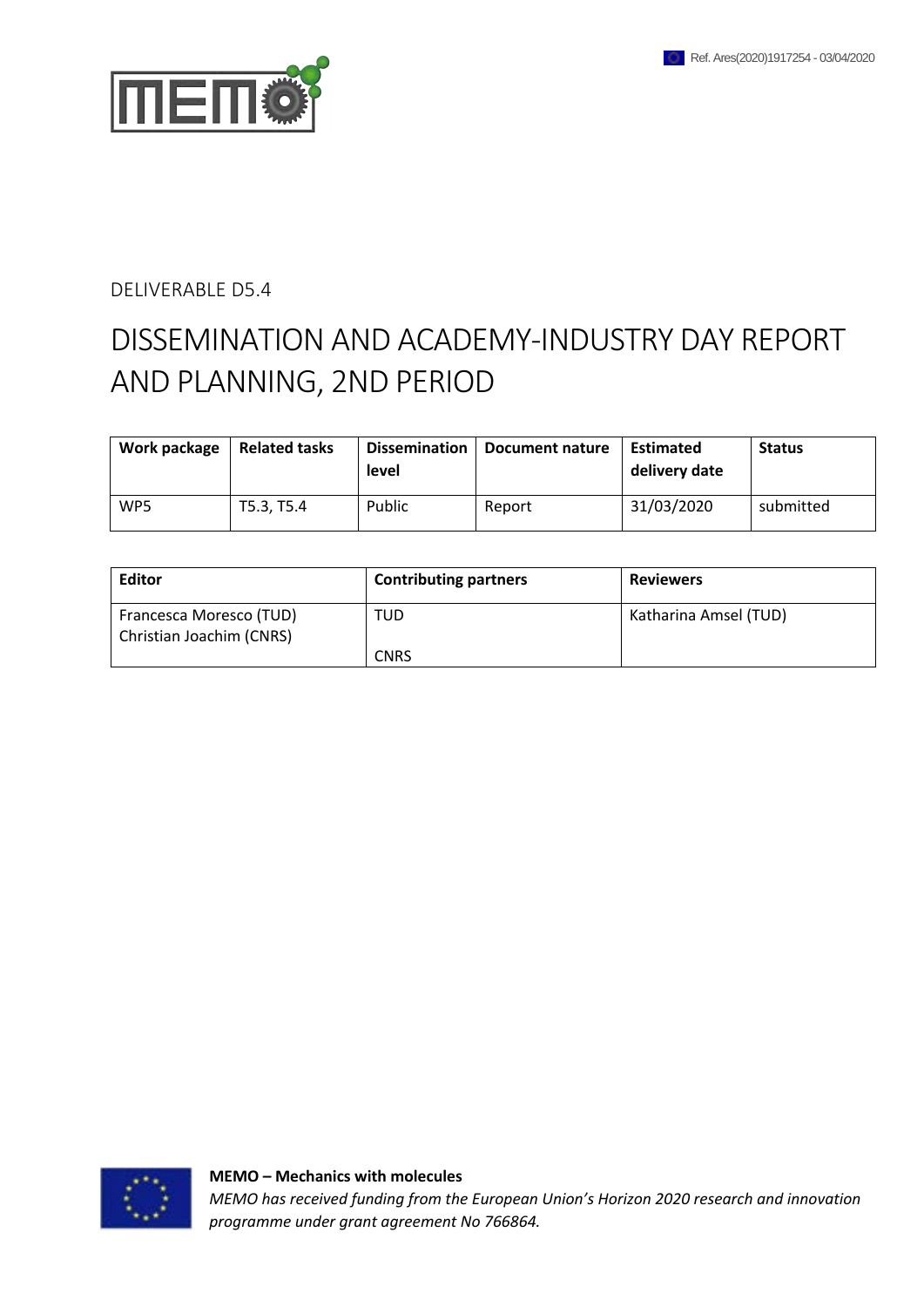

## DOCUMENT HISTORY

| <b>Version</b> | Date       | Author/editor            | <b>Description</b> |
|----------------|------------|--------------------------|--------------------|
| 0.1            | 23/03/2020 | Francesca Moresco (TUD)  | First version      |
| 0.2            | 31/03/2020 | Christian Joachim (CNRS) | Updated version    |
| 0.3            | 02/04/2020 | Katharina Amsel (TUD)    | Revised version    |
| 1.0            | 03/04/2020 | Francesca Moresco (TUD)  | Final version      |

## TABLE OF CONTENTS

| Press Releases and Other Non-Scientific Publications  5 |
|---------------------------------------------------------|
|                                                         |
|                                                         |
|                                                         |
|                                                         |
|                                                         |

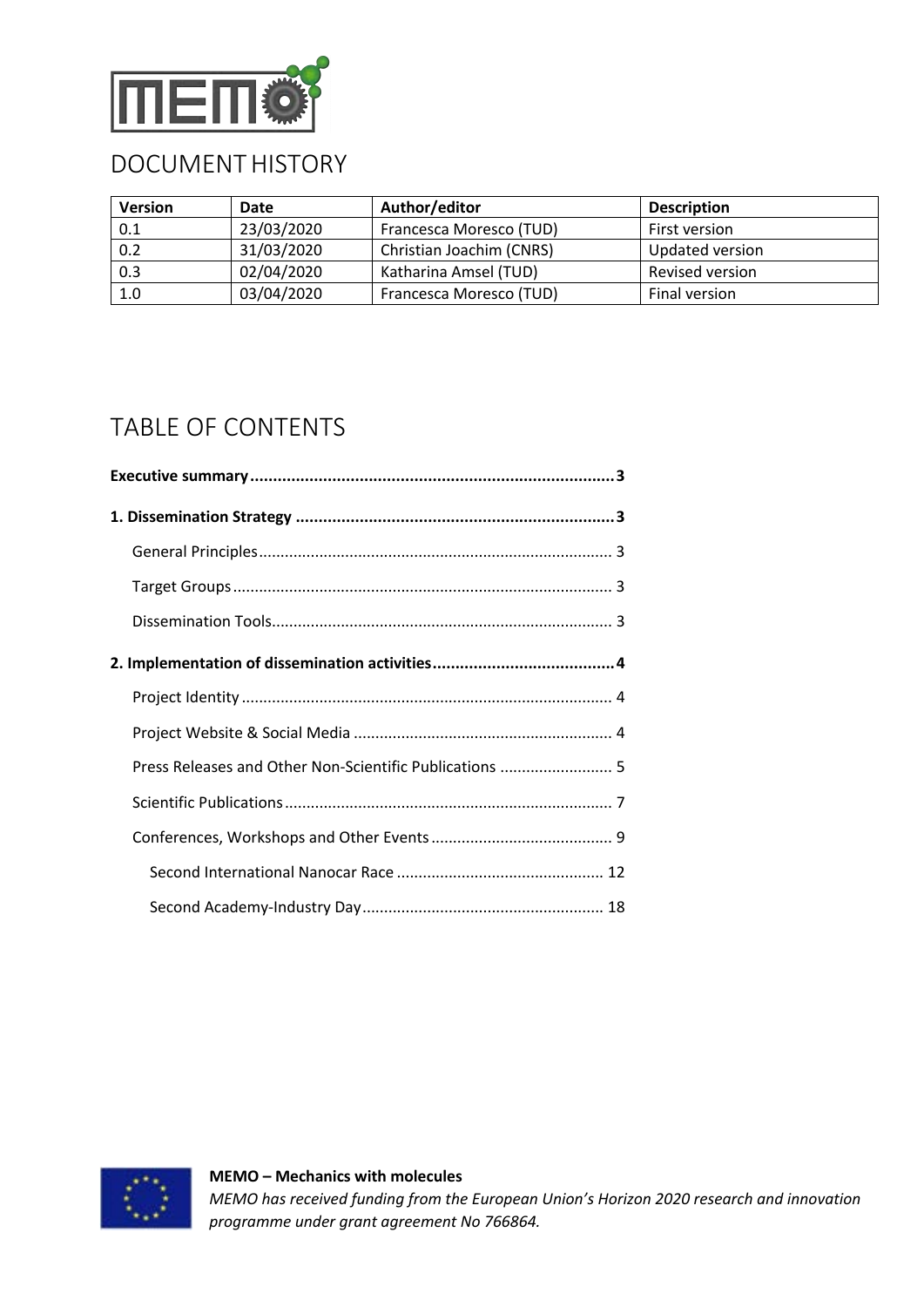

## EXECUTIVE SUMMARY

MEMO aims to communicate and disseminate the project results within the scientific and industrial community as widely as possible and also to a large public via the NanoCar Race. This report summarizes the dissemination activities in months M13 – M30 and provides a plan for these activities during the remaining 18 months of project (M31 – M48).

## 1. DISSEMINATION STRATEGY

## GENERAL PRINCIPLES

Dissemination and communication are key activities for the success of the MEMO project. The work package 5 manages the corresponding activities. All consortium partners are aware of and committed to ensure good dissemination and communication of the results during and after the course of the project to achieve its sustainable impact. The MEMO consortium is committed to an active dissemination strategy of the project´s aims and outcomes, following the principles of **Open Science**.

### TARGET GROUPS

MEMO strives for a **target-group tailored communication**. A stakeholder analysis has identified the following target audiences for dissemination activities:

- Industry, such as clock industry, microelectronics industries, spatial industries, energy provider's large companies, as well as many high-tech SMEs
- Scientific community, especially in the research fields of surface science, chemical synthesis, nanoscience
- Students, the project will be presented during regular lectures and invited guest lectures at high schools; In particular, the Nanocar Race is very attractive for the young generation
- General public (via, for example, the Nanocar Race)

### DISSEMINATION TOOLS

To maximize the outreach of the project and to allow for a target group specific communication, MEMO makes use of a mix of different communication tools:

- Project website
- Press releases
- Science-to-public initiatives ("Dresden Science Night", science fairs, and diverse local Open Day)
- Scientific publications
- Contributions at international conferences
- Organization of scientific workshops
- Academy-Industry Days
- International molecule car race ("Nanocar Race")
- Publication of the project on Research Gate



#### **MEMO – Mechanics with molecules**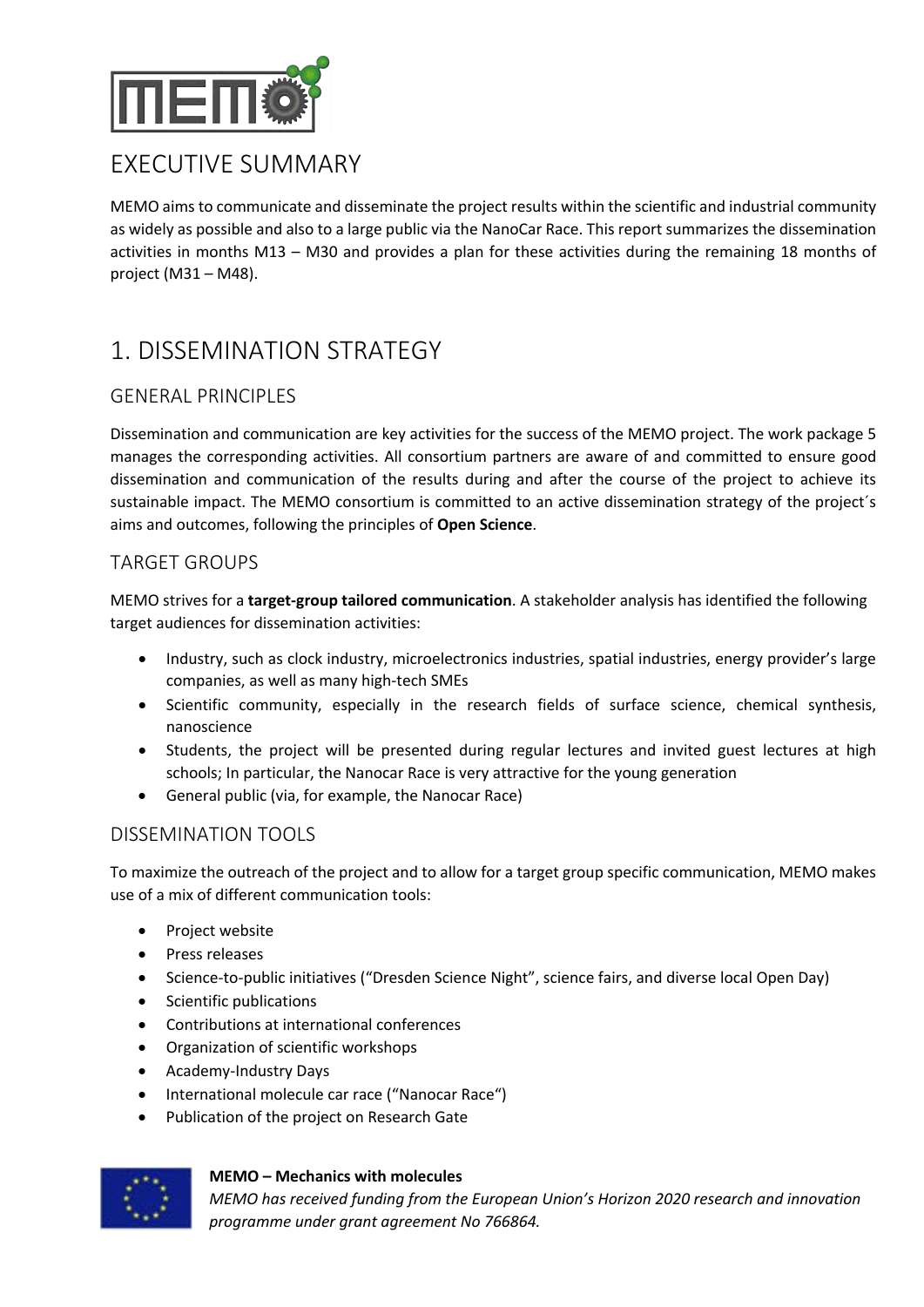

## 2. IMPLEMENTATION OF DISSEMINATION ACTIVITIES

## PROJECT IDENTITY

MEMO has its own corporate design, which includes the abbreviation MEMO, a logo, dedicated colours and fonts. Templates are available for PowerPoint presentations, meeting and project documentation etc. These are consistently used by all partners for external communication activities. CI compliant slides for presenting the MEMO project outside the consortium have been developed and are available for all consortium members.



*Figure 1. Logo for the MEMO project*

### PROJECT WEBSITE & SOCIAL MEDIA

To **target a broad audience** MEMO has set up a **website** that contains information about the project progress (cf. D5.1). The MEMO website can be accessed through the following link: www.memo-project.eu A QR code (Quick Response) leading to the MEMO website is included in all printed communication of MEMO.



*Figure 2. QR Code for the MEMO website*

MEMO website contains a general part describing the goal of the project and the participating groups. News are made available not only under the relevant top menu, but are now also visible on all sub-pages (fig. 3). They

*Figure 3. Screenshot of the MEMO website*

are continuously being updated. Furthermore, the following sections receive regular updates:

- Public events
- Scientific publications
- Public deliverables
- Nanocar Race II

As the 2<sup>nd</sup> Nanocar Race is approaching, information accompanying the Race steadily increases and the relevant section provides current updates.

| Welcome to MEMO - |  |
|-------------------|--|
| Mechanics with    |  |
|                   |  |
| <b>Molecules!</b> |  |
|                   |  |
|                   |  |
|                   |  |
|                   |  |
|                   |  |
|                   |  |
|                   |  |
|                   |  |
|                   |  |
|                   |  |
|                   |  |
|                   |  |
|                   |  |
|                   |  |
|                   |  |
|                   |  |
|                   |  |
|                   |  |



#### **MEMO – Mechanics with molecules**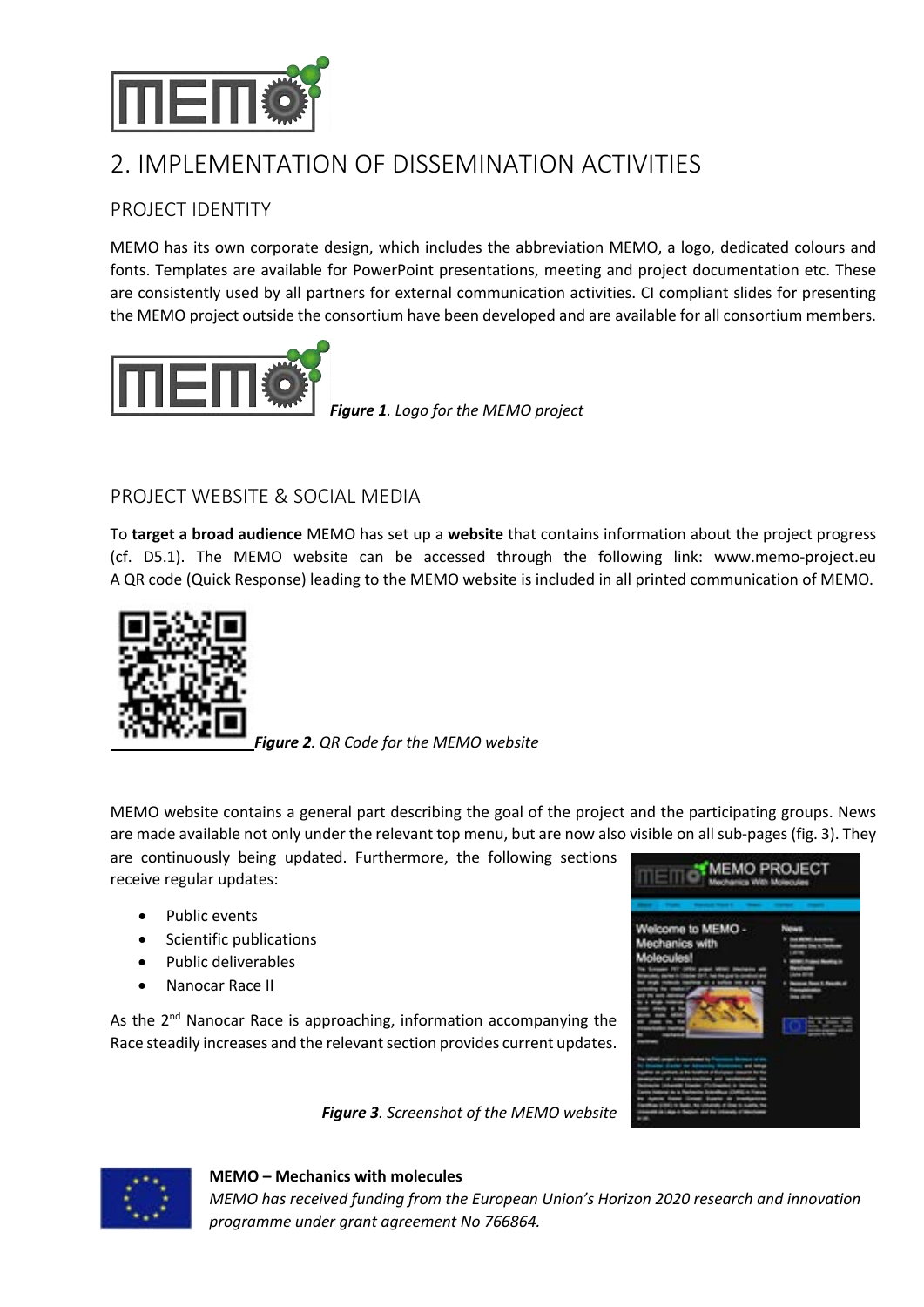

Besides the project website it is planned to use social media channels to better steer an accelerated communication connected to the Nanocar Race II. To enable real-time releases and communication with target groups, Twitter has been chosen as the most suitable one for MEMO and will be set up in the second half of the project.

## PRESS RELEASES AND OTHER NON-SCIENTIFIC PUBLICATIONS

Press releases were issued by TUD, GRAZ and CSIC with regard to scientific MEMO related developments and connected to NanoCar Race II. After publication on press releases on institutional homepage (e.g. https://tudresden.de/tu-dresden/newsportal/news/weltrekord-bei-der-erforschung-von-p-elektronenstrukturenforschungsteam-gelingt-erstmals-die-synthese-von-dodecacen?set\_language=en), local newspapers and/or scientific journals picked up and published own news (e.g. https://www.chemeurope.com/en/news/1165011/scientists-succeeds-in-producing-dodecacene-for-the-firsttime.html). The approaching Nanocar Race II as well as the finalisation of MEMO project is likely to increase the press coverage – not only regarding publications but also other communication channels.

| <b>Institution</b> | <b>Type of Activity</b>                                                           | <b>Short Description (Relevance for MEMO)</b><br>related WP                                                                                                                             |                 | <b>Date</b> |                 |
|--------------------|-----------------------------------------------------------------------------------|-----------------------------------------------------------------------------------------------------------------------------------------------------------------------------------------|-----------------|-------------|-----------------|
| GRAZ               | Press release                                                                     | "Mit Licht Moleküle gezielt bewegen" / Kleine Zeitung                                                                                                                                   | WP1-WP2         | 11/2018     | M14             |
| GRAZ               | Press release                                                                     | Cover page of Angewandte Chemie International Edition (Volume 57, No 46, Nov<br>2018)                                                                                                   | WP1-WP2         | 11/2018     | M14             |
| GRAZ               | Press release                                                                     | "Die Stadt Graz in einzelnen Silberatomen", Kleine Zeitung, 1.11.2018                                                                                                                   | WP1-WP2         | 11/2018     | M14             |
| <b>CNRS</b>        | Non-scientific and non-peer-<br>reviewed publication<br>(popularised publication) | Talk to broad audience: Molecular wheels, vehicles and motors, 6th Electronic<br>Device forum Kyoto, Japan                                                                              | WP <sub>2</sub> | 10/2019     | M25             |
| GRAZ               | Press release                                                                     | Election of the article, How to control single-molecule rotation" as an "Editors'<br>Highlight" by Nature Communications                                                                | WP1-WP2         | 12/2019     | M27             |
| <b>CISC</b>        | Video/Film                                                                        | Talk in Tabakalera "Exploring the nanoworld in a nanocar" by C. Joachim and N.<br>Lorente                                                                                               | WP5             | 01/2020     | M28             |
| CSIC               | Press release                                                                     | "La carrera de coches mas minusculua". Noticias de Gipuzkoa                                                                                                                             | WP5             | 02/2020     | M29             |
| <b>TUD</b>         | Press release                                                                     | World record in research on $\pi$ -electron structures: Team succeeds in producing<br>dodecacene for the first time / www.tu-dresden.de, www.cfaed.tu-dresden.de,<br>www.chemeurope.com | WP1             | 02/2020     | M29             |
| <b>TUD</b>         | Flyer                                                                             | Open Talk Nanocar race                                                                                                                                                                  | WP5             | 03/2020     | M30             |
| <b>CNRS</b>        | Communication Campaign (e.g.<br>Radio, TV)                                        | <b>Broadcast of NanoCar Race II</b>                                                                                                                                                     | WP <sub>5</sub> | thc         | M <sub>33</sub> |

*Table 1. List of MEMO published and planned non-scientific publications (planned publications in italics)*



#### **MEMO – Mechanics with molecules**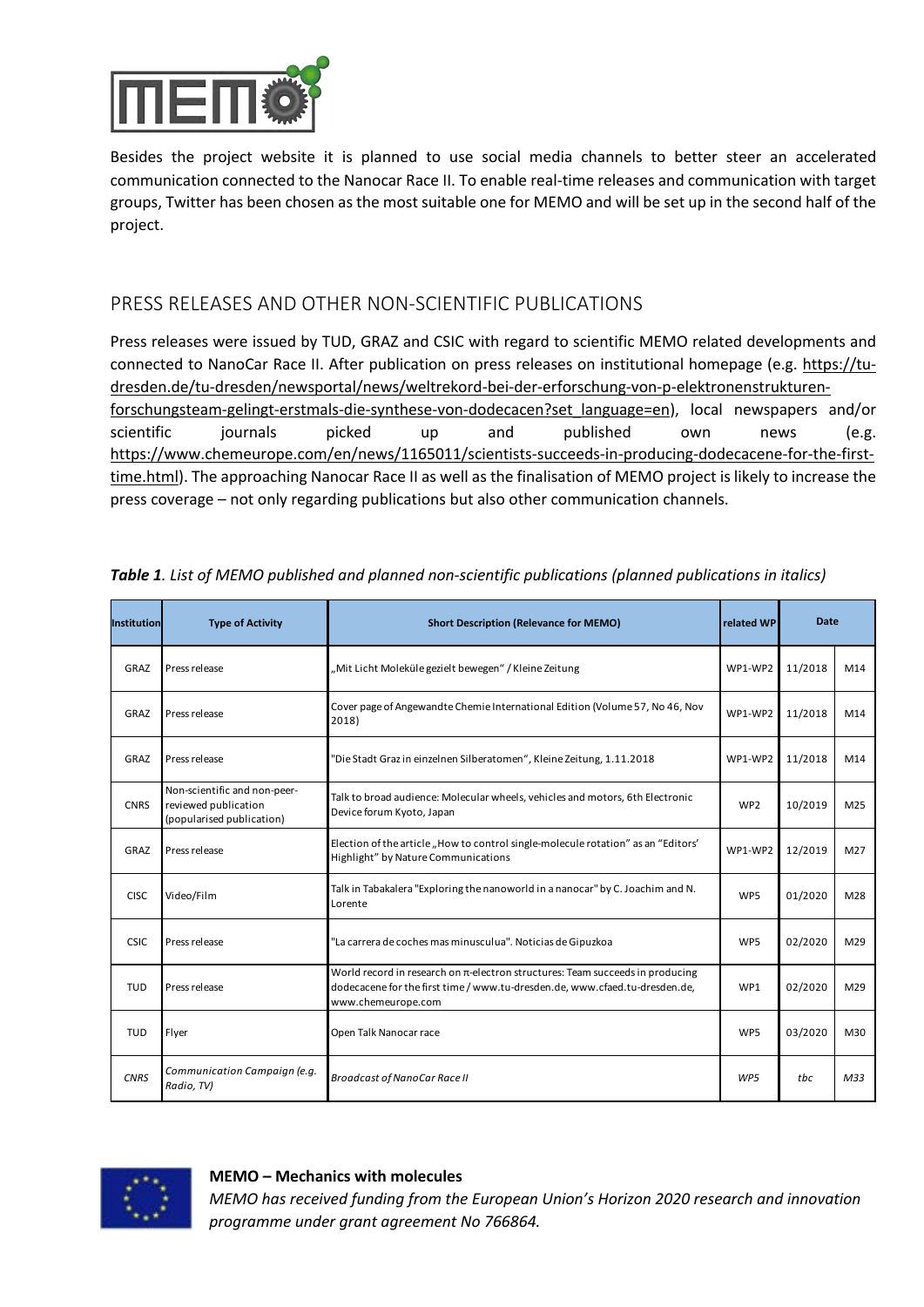



*Figure 4. Screenshots of the MEMO press releases* 





*Figure 5. Flyer for Open Talk presenting "Nanocar Race II"* 



*Figure 6. Recording of public presentation at the San Sebastian town Cultural Center Tabakalera "Exploring the nanoworld in a nanocar" by C. Joachim and N. Lorente published via Youtube (https://www.youtube.com/watch? v=picvvKbxwcg&feature=youtu.be)* 



**MEMO – Mechanics with molecules** *MEMO has received funding from the European Union's Horizon 2020 research and innovation programme under grant agreement No 766864.*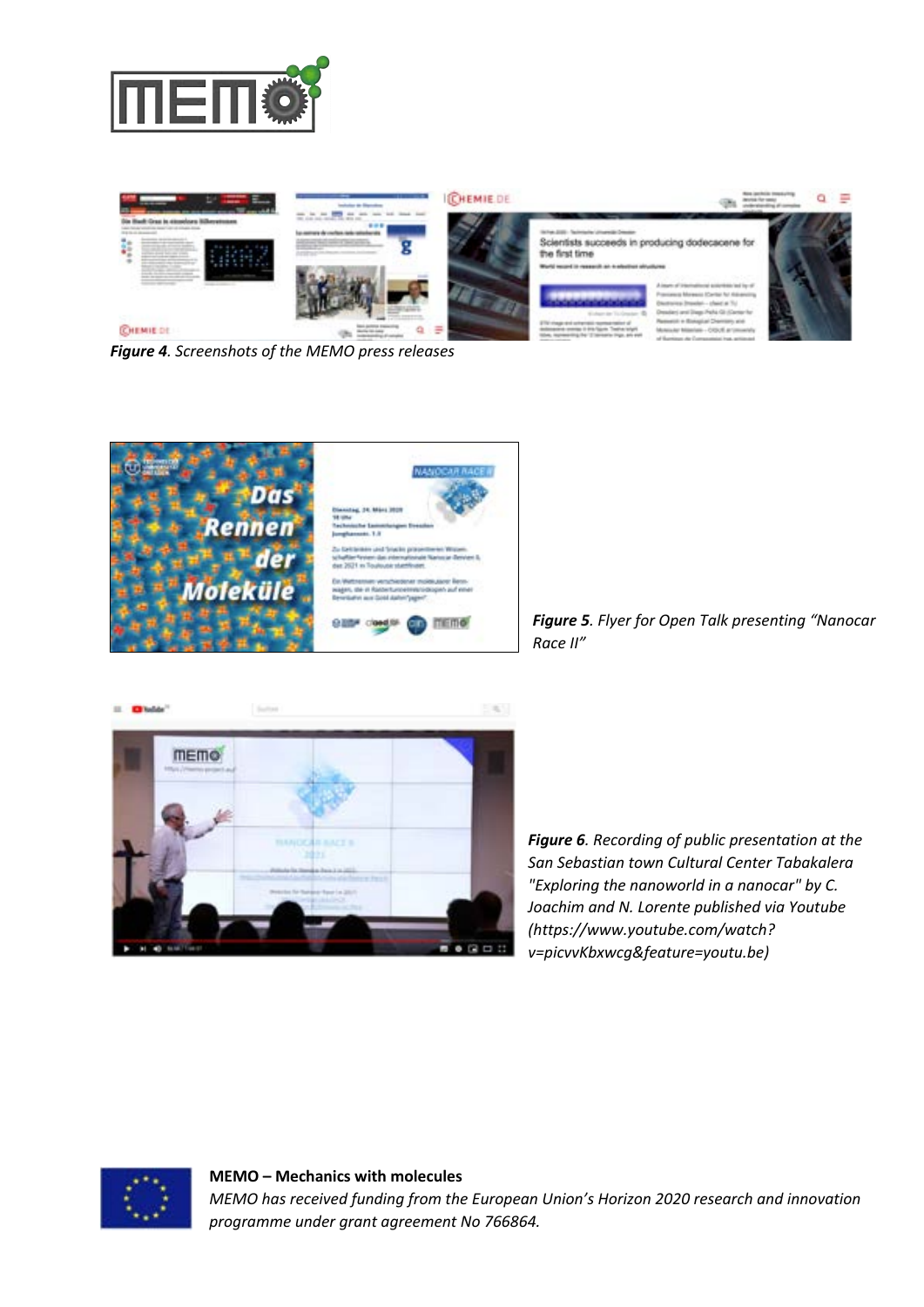

### SCIENTIFIC PUBLICATIONS

The results of MEMO are published in high-ranked, peer-reviewed scientific journals. When deciding for a journal and/or conference for publication of project ideas and results, the MEMO consortium takes into consideration reputation and quality (peer review, impact factor) but also offered open access options. However, it is not always be possible to publish the golden way, i.e. publishing immediately in open access mode via a peer-reviewed Open Access Journal as not all top-tier conferences and journals offer such an option. In these cases, we used green open access that hosts most of the top-tier journals of interest in our research domain. Publishing the green way means archiving and depositing of the published article or final peer-reviewed manuscript by the author in an online repository before, alongside or after its publication, depending on the publishers' Open Access policies. The following repositories are being used for providing green open access:

- HAL Archives Ouvertes (https://hal.archives-ouvertes.fr/) offered by CNRS
- Arxiv (https://arxiv.org/) offered by Cornell University
- QCOSA (https://qucosa.de/) offered by Saxon State and University Library Dresden

| <b>Institution</b> | Authors, Title, Journal                                                                                                                                                                                                                                  | <b>DOI</b>                                 |         | <b>Date of Publication</b> |  |
|--------------------|----------------------------------------------------------------------------------------------------------------------------------------------------------------------------------------------------------------------------------------------------------|--------------------------------------------|---------|----------------------------|--|
| <b>TUD</b>         | T. Lehmann, A. Croy, R. Gutierrez, G. Cubinerti: Time-dependent framework for energy<br>and charge currents in nanoscale systems, Chemical Physics<br>Volume 514, 25 October 2018, Pages 176-182                                                         | doi.org/10.1016/j.chemp<br>hys.2018.01.011 | 10/2018 | M13                        |  |
| <b>TUD</b>         | F. Eisenhut, J. Meyer, J. Krüger, R. Ohmann, G. Cuniberti and F. Moresco, Inducing the<br>controlled rotation of single o-MeO-DMBI molecules anchored on Au(111), Surf. Sci.,<br>(2018)                                                                  | doi.org/10.1016/j.susc.2018                | 12/2018 | M15                        |  |
| CNRS / UT3         | C. Kammerer, G. Erbland, Y. Gisbert, T. Nishino, K. Yasuhara and G. Rapenne: Biomimetic<br>doi.org/10.1246/cl.181019<br>and Technomimetic Single Molecular Machines, Chemistry Letters, Vol. 48, No. 4 (2019)                                            |                                            | 01/2019 | M16                        |  |
| TUD / CNRS         | H.H. Lin, A. Croy, R. Gutierrez, C. Joachim, G. Cuniberti: Current-induced molecular<br>rotation in open quantum system: a rotational Anderson-Holstein model, J. Phys.<br>Commun. 3025011.                                                              | doi.org/10.1088/2399-<br>6528/ab0731       | 02/2019 | M17                        |  |
| <b>TUD</b>         | D. Skidin, F. Eisenhut, M. Richter, S. Nikipar, J. Krüger, D. Ryndyk, R. Berger, G. Cuniberti,<br>X. Feng, F. Moresco, 93. On-surface synthesis of nitrogen-doped nanographenes with 5-7<br>membered rings, Chem. Commun. 55, 4731-4734 (2019)           | doi.org/10.1039/C9CC00276                  | 04/2019 | M19                        |  |
| <b>CSIC</b>        | N. Kocic, D. Blank, P. Abufager, N. Lorente, S. Decurtins, Si-X Liu, J. Repp: Implementing<br>functionality in molecular self-assembled monolayers. Nano Letters 19, 2750 (2019),<br>10.1021/acs.nanolett.8b03960                                        | doi.org/10.1021/acs.nanole                 | 04/2019 | M19                        |  |
| <b>CNRS</b>        | W.H. Soe, S. Srivastava, C. Joachim: A Train of Single Molecule-Gears, The Journal of<br>Physical Chemistry Letters, 10/2019                                                                                                                             | doi.org/10.1021/acs.jpcle<br>tt.9b02259    | 10/2019 | M25                        |  |
| GRAZ               | G.J. Simspon, V. García-López, A.D. Boese, J.M. Tour, L. Grill: How to control single-<br>molecule rotation, Nature Communications, 10/2019                                                                                                              | doi.org/10.1038/s41467-<br>019-12605-8     | 10/2019 | M25                        |  |
| CNRS / UT3         | G. Erbland, S. Abid, Y. Gisbert, N. Saffon-Merceron, Y. Hashimoto, L. Andreoni, T. Guérin,<br>C. Kammerer, G. Rapenne: Star-shaped ruthenium complexes as prototypes of molecular<br>gears, Chemistry A European Journal, 10.1002/chem.201903615         | doi.org/10.1002/chem.20<br>1903615         | 10/2019 | M25                        |  |
| <b>CSIC</b>        | B. Verlhac, N. Bachellier, L. Garnier, M. Ormaza, P. Abufager, R. Robles, M.-L. Bocquet, M.<br>Ternes, N. Lorente, L. Limot: Atomic-scale spin sensing with a single molecule at the apex<br>of a scanning tunneling microscope, Science 366, 623 (2019) | doi.org/10.1126/science.aa;                | 11/2019 | M26                        |  |
| CNRS / UT3         | Y. Gisbert, S. Abid, G. Bertrand, N. Saffon-Merceron, C. Kammerer, G. Rapenne: Modular<br>synthesis of pentaarylcyclopentadienyl Ru-based molecular machines via sequential Pd-<br>catalysed cross couplings. Chem. Commun. 55, 14689-14692 (2019).      | 10.1039/c9cc08384g                         | 11/2019 | M26                        |  |
| CSIC / CNRS        | W.H. Soe, C. Manzano, R. Robles, N. Lorente, C. Joachim: On-Surface Atom by Atom<br>Assembled Aluminium Bi-Nuclear Tetrabenzophenazine Organo-Metallic Magnetic<br>Complex, Nano letters 20, 384 (2020)                                                  | doi.org/10.1021/acs.nanole                 | 12/2019 | M27                        |  |

*Table 2. List of MEMO published and planned articles in scientific journals (planned publications in italics)*

## TUD / CNRS TUD / CNRS

#### **MEMO – Mechanics with molecules**

**Reopening**<br>Research and innovation *a European Union's Horizon 2020 research and innovation* 6. Cup*rogramme under ig Fant regreene e*nd Nord 66864Surface: F. Eisenhut, T. Kühne, F. García Saleta Fernández, E. Guitián Dolores Pérez, G. Trinquier, Reopening of the Energy Gap doi.org/10.1021/acsnano.9b08456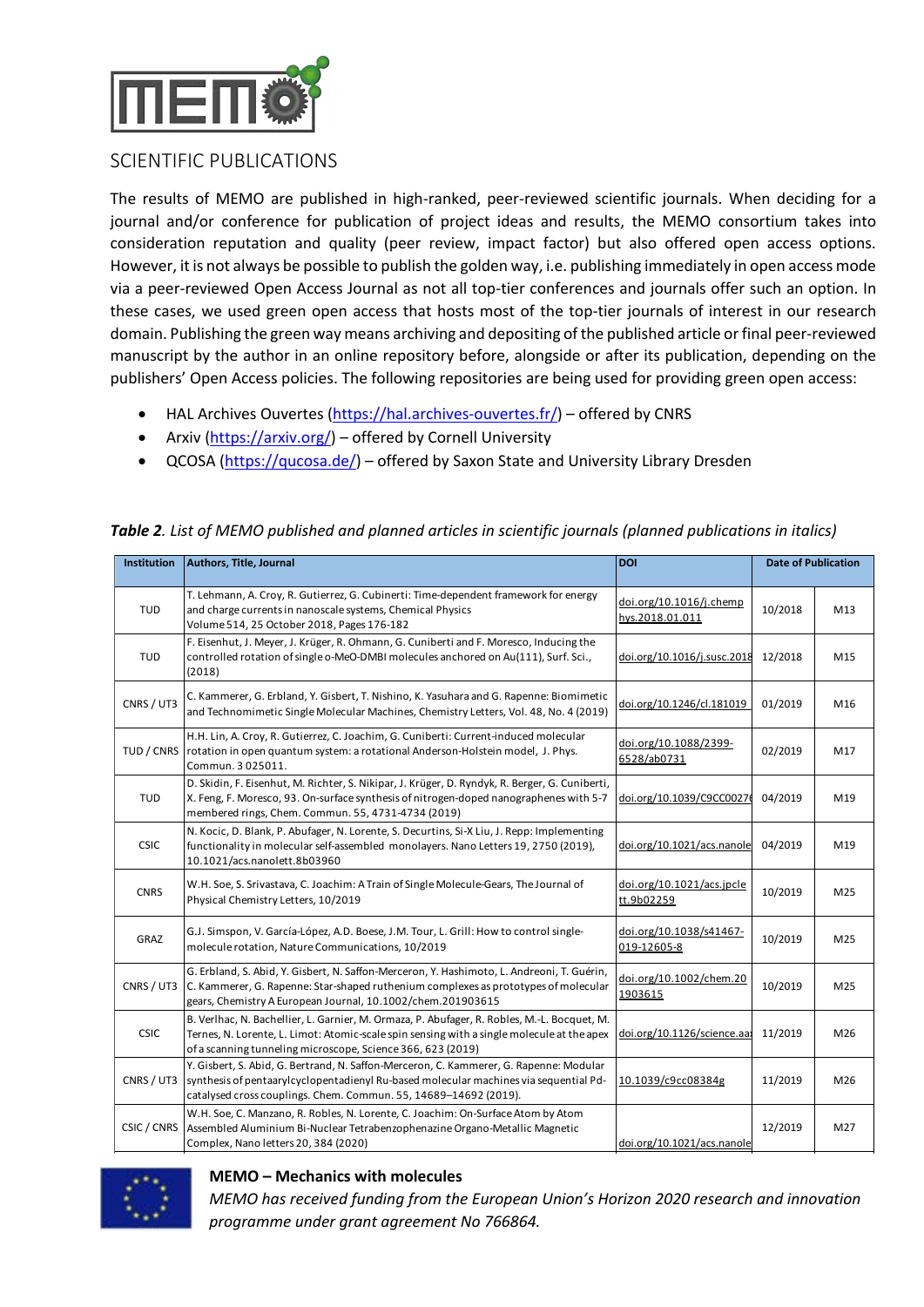G. Erbland, S. Abid, Y. Gisbert, N. Saffon-Merceron, Y. Hashimoto, L. Andreoni, T. Guérin, C. Kammerer, G. Rapenne: Star-shaped ruthenium complexes as prototypes of molecular gears, Chemistry A European Journal, 10.1002/chem.201903615

B. Verlhac, N. Bachellier, L. Garnier, M. Ormaza, P. Abufager, R. Robles, M.-L. Bocquet, M. Ternes, N. Lorente, L. L<u>i</u>mot; <mark>At</mark>omic-scale spin sensing with a single molecule at the apex doi.org/10.1126/science.aax8222 anning tunneling microscope, Science 366, 623 (2019)

S. Bertyand, N. Saffon-Merceron, C. Kammerer, G. Rapenne: Modular<br>Were cheetedigoul Bu based molecular machines via sequential Pd synthesis of pentaarylcyclopentadienyl Ru-based molecular machines via sequential Pd- 10.1039/c9cc08384g 11/2019 M26 rtplings. Chem. Commun. 55, 14689–14692 (2019).

doi.org/10.1002/chem.20 1903615

| <b>Institution</b>       | Authors, Title, Journal                                                                                                                                                                                                                                         | DOI<br>doi.org/10.1021/acs.nanolett.9b04040                        | <b>Date of Publication</b> |           |
|--------------------------|-----------------------------------------------------------------------------------------------------------------------------------------------------------------------------------------------------------------------------------------------------------------|--------------------------------------------------------------------|----------------------------|-----------|
| TUD / CNRS               | f. Einemlann, Ta.Kölbye af Ganein & Groanderti: Guitaine Derletent fram Einerwerten Genergy<br>SHOLORSFILE CUPPENTSUN ARDIE OF STEARS, CREAR COPPRY STEACH ON Surface:<br><b>Репляе ва Фу 15 ФЕ телей берга, 65 дея 19 44 до 11-1017 (2020)</b>                 | doi.org/10.1016/i.chempo<br>hys.2018.01.011                        | 12/2019                    | M27       |
| TUD / CNRS               | F. Eisenhut, J. Kieyer, F. Kragein, Seleta harmind ezuhi beriti an Dp! Meresecca Ra Joing ther,<br>Eo httoibed tio fation bigin ple ceñae b-Dia Barano le al des anemo hem en ple d'ansustages ci.,<br>Reopening of the Energy Gap                              | doi.org/10.1026/assnary 98.05200919                                |                            | M27       |
| GRAZ                     | ြို့ (Sam, ဇွင်္မြေငြကို - Ebvand it on some all blishing n-ski ဝိခိုး Wat arab Game Piper) ရန္ မြာမွာ များ မ<br>[2019] and Technomimetic Single Molecular Machines, Chemistry Letters, Vol. 48, No. 4 (2019)                                                   | <u>dai.ara/10.1028/s41557-01</u>                                   | 01/2020                    | M28       |
| <b>CSIC</b>              | V. Zobile, R. Royres, Rutiererte. Directionality in variter was at induced mot reutase of<br>Commun. 3025011                                                                                                                                                    | doi.org/10.1088/2399-<br>doi.org/10.102176cs.nec.9b<br>6528/ab0731 | 02/2020                    | M29       |
| TUD / CNRS               | A: \$Kidin, & Elistyliuts Midiretter, Balikingrand Güesmibelinin Mischanler Transformsitor bir<br>Kofshenfal Midiret between Morechier Steater Gegit, Philosophe Pape Applies Praze with 5-7<br>membered rings, Chem. Commun. 55, 473                           | doi.org/10.1103/PhysRev<br>doi.org/10.1032/69CC00276F03/2020       |                            | M30       |
| TUD / CNRS               | ki. Eisenbus. Biskikine, ab Wageei me, Srerive, stabec Orth Byside is G. J. Cheibenth Pieriterung<br>fuhtstelndlicoham dieculdesell-dssermtred informingers Nandeletters fochrong good way<br>Retation/ats.Ringlet elses lestotor on a Gold Surface, SUBMITTED  | to.org/10.1021/acs.nanolett.8603960                                |                            | planned   |
| <b>LIEGE/CNRS</b>        | W. <i>H. ရွ</i> ဝ၂ <i>န်ပွန်</i> [Jyastaya-G <i>ya-Gyac</i> him, A Train of Single Molecule-Geara-The Journal of<br> Physical Chemistry Letters, 10/2019                                                                                                        | doi.org/10.1021/acs.jpcle<br>tt.9b02259                            | planned                    | planned   |
| CNRS / UT3               | & Abjon Sport lands & Large CRID GBBere, and : Proto Ly ensurf moderation group with an<br>AGRECOTE FOLLICATORISTE CONTRALIATIONS, ANDIOTOGOS Chapter)                                                                                                          | doi.org/10.1038/s41467-<br>019-12605-8                             | Planned                    | planned   |
| CNRS / UT3               |                                                                                                                                                                                                                                                                 | doi.org/10.1002/chem.20<br>1903615                                 | Planned                    | planned   |
| CNRS / UT3               | B. NBJAhas, N. Bakbalin, A. LharnierasunGrazea Marth, esera m. Roble, d. Adp Banauet, M.<br><i>Jepperar Nonnent Bosed on the dissultant epiperary in smith and preplacition</i> the apex<br>of a scanning tunneling microscope, Science 366, 623 (2019)         | tos.org/10.1126/science.aak82tonned                                |                            | planned   |
| CNRS / UT3               | ՝ K. Gi <del>sig</del> et. ኢ. Anime/&, GrKapd, Ne. Ssfm. Ms2. Sfury, Anif an ms3. Sm. AeBapenne: Modular<br>እሬንነትንያን አደላዊ የኢትዮጵያ በአገሪ አንድ በ1981 የሚገኘው የኢትዮጵያ በ1988 የኢትዮጵያ በ1988 በአገሪ 13 equential Pd-<br>Catalysed cross couplings. Chem. Comm                  | 顿0.1039/c9cc08384g                                                 | Rhannogos                  | plomped   |
| CSIC/CNRS/<br><b>TUD</b> | W. Ab BRE, G. Manzane, A. Rowleing, L. Newstesco, le achien; An Surfacente osu by chorecular<br>Chembled Buygu Birm RielWBleare Tetrahenzpphen stibe Areano-Metallic Magnetic<br>Complex, Nano letters 20, 384 (2020)                                           | tbc<br>doi.org/10.1021/acs.nanolett.9b04040                        | submitted                  | submitted |
| <b>CSIC</b>              | Mehemmed SaiMaleam madid, is inera findezze. Gebeste, Boblesz Risth Pagelie Antonio M<br>Echnwertier, Niserhin! propera DimnaGesto.Obertec: Flent councilsteer Blirg at Ele! yacenes<br>Reopthendreheined Met elst betschehu sa? Corporatiq 2020rXiv:2003.00748 | the org/10.1021/acsnano.9b08496ted                                 |                            | submitted |

F. Eisenhut, T. Kühne, F. García Saleta Fernández, E. Guitián Dolores Pérez, G. Trinquier, G. Cuniberti, C. Joachim, D. Peña, F. Moresco: Dodecacene Generated on Surface:

Reopening of the Energy Gap

doi.org/10.1021/acsnano.9b08456

The proceedings of the first MEMO International Workshop "Building and Probing Small" described in the next L, Grill, S. Hecht; Covalent on-surface polymerization, Nature Chemistry, 12, 115, 2020, doi.org/10.1038/s41557-019-0392-9<br>Section, will be published as **volume 13 of the Springer book series "Advances in Atom and Single M Machines"** created CNRS Toulouse in 2012 with 12 volumes already published widernines v. zobač, R. Robies, N. Lorente: Directionality in van der Waals fiteractions: The Case of +4 volumes unedusty published<br>(http://www.csprlingeryleom/secries/10425)yd be tiltle2of4the(2000k is "Building and <del>Pro</del> the editor is Christian Joachim (CNRS). The following chapters from MEMO partners and external scientist are under preparationMotion between Molecular-Scale Gears, Phys. Rev. Applied 13, 034024 TO DELLET H. Lin, A. Croy, R. Gutierrez, C. Joachim, and G. Cuniberti: Mechanical Transmission of Montgried Chanical Physkev Control Denomical Denomical Denomical Denomical Denomical Denomical Denomical Denomical Denomical

- Introduction: from the Anthroduction of Anthroduction of California, Calculators<br>• Introduction: from the Anthroduction astronomical calogue to miniature mechanical calculators P. Abeilhou, C. Joachim (MEMO Partner P2 CNRS) *Rotation of a Single Molecule-Rotor on a Gold Surface, SUBMITTED F. Eisenhut, T. Kühne, J. Monsalve, S. Srivastava, D. A. Ryndyk, G. Cuniberti, O. Aiboudi, F. Lissel, V. Zobac, R. Robles, N. Lorente, C. Joachim and F. Moresco, Exclusive One-Way tbc planned planned*
- Microfabrication of gears and ratchets for microscale mechanical calculators *planned planned* C. Bourgerette, L. Noé, S. Pinaud, C. Joachim (MEMO Partner P2 CNRS)
- **• Fabricating** *colid***: state gears at the nanoscale** olecular gears with an recommended the partner of the control of the control architecture, submitted (book chapter)<br>D. W181119, tell Painne (MEWO Partner BPP 2 cARS) chapter)
- Prototypes of molecular gears mith an sorgano metallic piano-stool architecture<br> *CONRS / UT3 Mexical designers winch, submitted (book chapter)*
- 

CNRS / UT3

- **MEMO Mechanics with molecules** *CNRS / UT3 T. Nishino, H. Takeuchi, F. Lim, K. Yasuhara, C. Martin, C. Kammerer, G. Rapenne: A* 
	- *Mashing, in factual, f. Lan, k. fusandid, c. martin, c. kammeter, c. kapemeter*<br>dipolar **ERA O**rhass rece Werd funding of norm the European Union's Horizon 2020 research and innovation

*CNRS Abid, C. Ramme under grant agreement No 766864.*<br> *CNRS / UT3 S. Abid, C. Rammerer, G. Rapenne: Synthesis of a family of dissymmetric pentaarylcyclopentadienyl Ru-based molecular gears, in preparation.*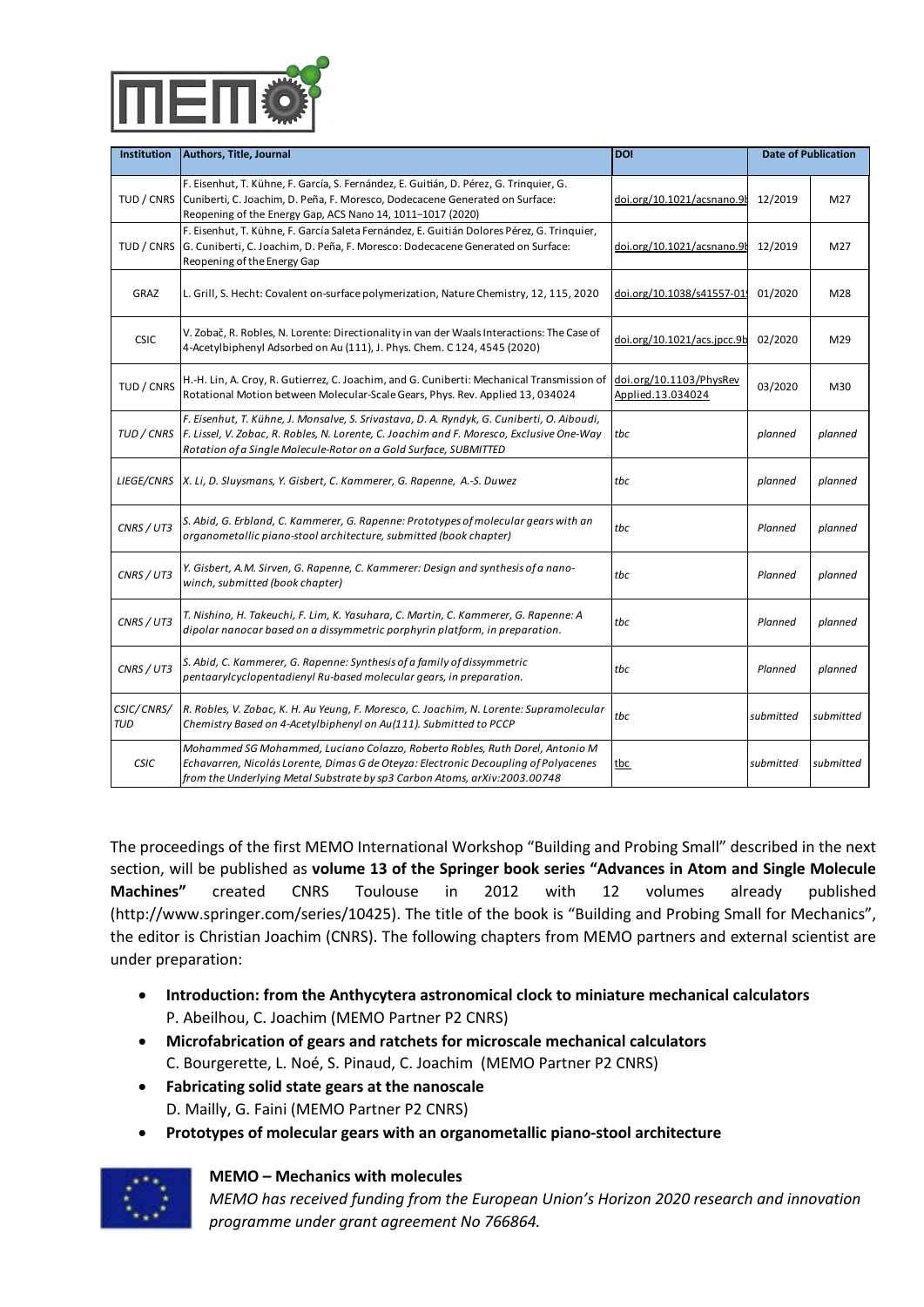

S. Abid, G. Erbland, C. Kammerer, G. Rapenne (MEMO Partner P2 CNRS)

- **Design and synthesis of a nano-winch**  Y. Gisbert, A.M. Sirven, G. Rapenne, C. Kammerer (MEMO Partner P2 CNRS)
- **Chemical anchoring of molecular rotors** O. Aiboudi, F. Lissel (external contribution)
- **Rotation of Adsorbed molecules induced by tunneling electrons** N. Lorente, C. Joachim (MEMO Partners P2 CNRS and P3 CSIC)
- **Anchoring molecular rotors by on-surface synthesis** T. Kühne, K.H. Au Yeung, F. Eisenhut, F. Moresco (MEMO Partner P1 TUD)
- **Transmission of Rotational Motion between Molecule-Gears** W.H. Soe, S. Srivastava, C. Joachim (MEMO Partner P2 CNRS)
- **A simple train of PF3 molecule-gears and its mechanics** S. Srivastava, W.H. Soe, C. Joachim (MEMO Partner P2 CNRS)
- **Modelling of Molecule-Scale Single Gears and Gear Trains**  H.-H. Lin, A. Croy, R. Gutierrez, G. Cuniberti (MEMO Partner P1 TUD)
- **Five minutes in the life of a molecular shuttle: near-equilibrium measurements of shuttling dynamics with optical tweezers** 
	- K. M. Lemishko, T. Naranjo, E.M. Pérez, B. Ibarra (external contribution)
- **Motion and Nanomechanical effects in Supramolecular Catalysts** A. Goswami, I. Paul, P.K. Biswas, M. Schmittel (external contribution)

A second book of the same Springer series is planned for the last period of the MEMO project and it will be related to Nanocar Race II (see next section).

## CONFERENCES, WORKSHOPS AND OTHER EVENTS

MEMO has organized the first edition of the *Building and Probing Small symposium*, concerning the design, synthesis and characterization of functional molecules in supramolecular chemistry and biology. It brought together an outstanding yet diverse group of chemists and biophysicists. We were committed to making this event fully international, and we are happy to have attracted participants from 15 countries across America, Asia, and Europe. The symposium took place on 25 – 27 March 2019 in the prestigious rooms and gallery of the Palace of the Academies in Brussels.

We had a great line-up of invited speakers, among which Nobel Chemistry Laureate Sir Fraser Stoddart and many world-leaders in molecular machines, supra-molecular chemistry, and single-molecule force spectroscopy. The programme included 5 plenary lectures, 11 keynote lectures, short communications, and a poster session with 29 posters. In total, we had 58 scientific contributions and 77 participants.

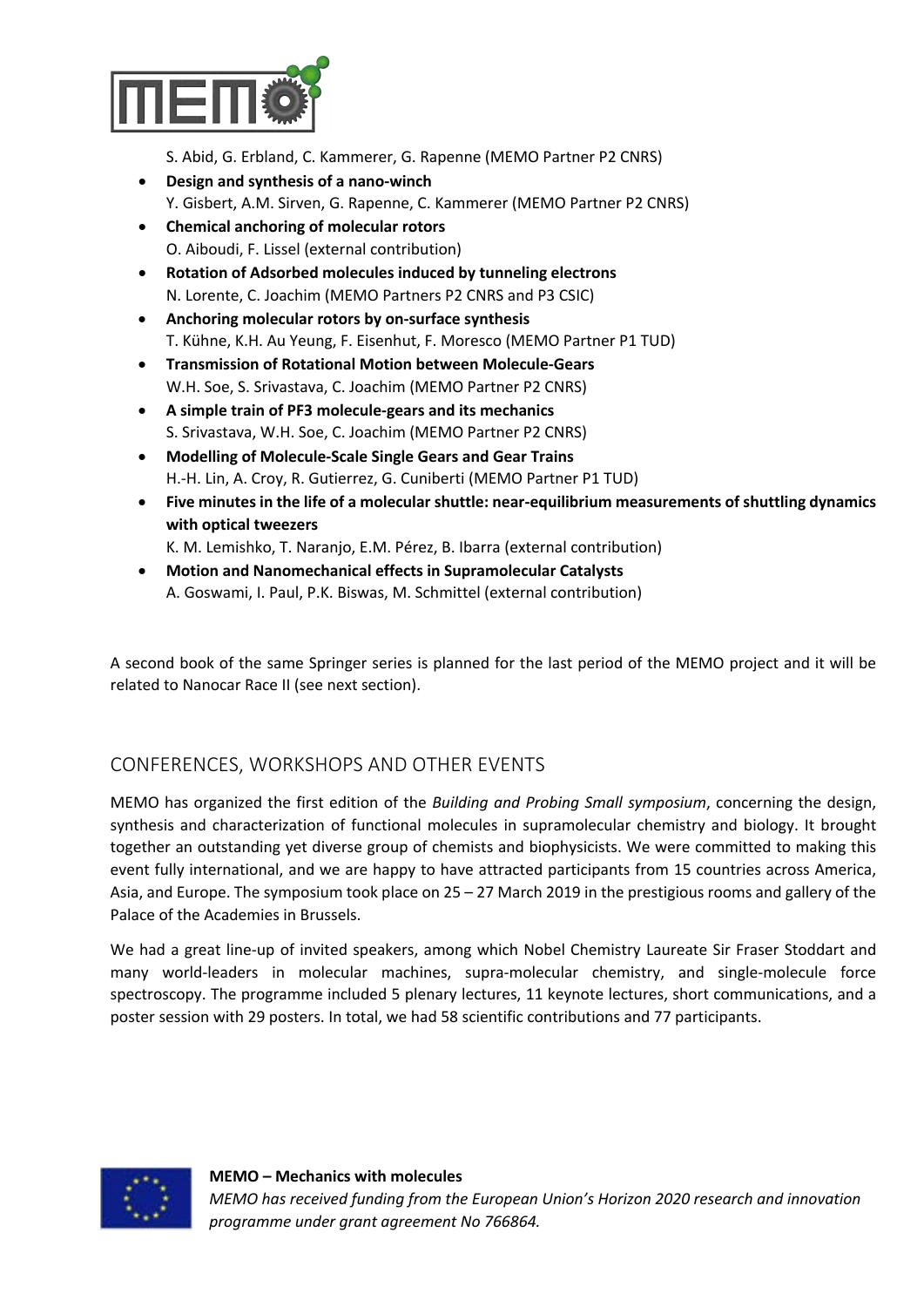



*Figure 7. Homepage of the MEMO Workshop "Building and Probing Small".*

*Figure 8. Group photo of the participants to the MEMO Workshop "Building and Probing Small".*

In addition, **participation in conferences, symposia and workshops** is also a significant part of the project's work (cf. Table 3). Whenever possible, the MEMO project accepts invitations to present posters or give talks in addition to accepted research papers and at exhibition booths. In this way, contact to the worldwide community and dissemination of results is ensured. A corporate project presentation has been prepared and is regularly updated to facilitate and foster manifold project presentation. Plans for upcoming events have already or are likely to be affected by the Covid-19 pandemic impairments (e.g. The cancelation of the MEMO session at the DPG Spring Meeting of the Condensed Matter Section, the cancelation of the Phoenix MRS conference in the US organized by MEMO partners and where MEMO was largely invited). However, MEMO strives to resume conference and workshop activities as quickly as possible while focusing on less effected dissemination channels.



#### **MEMO – Mechanics with molecules**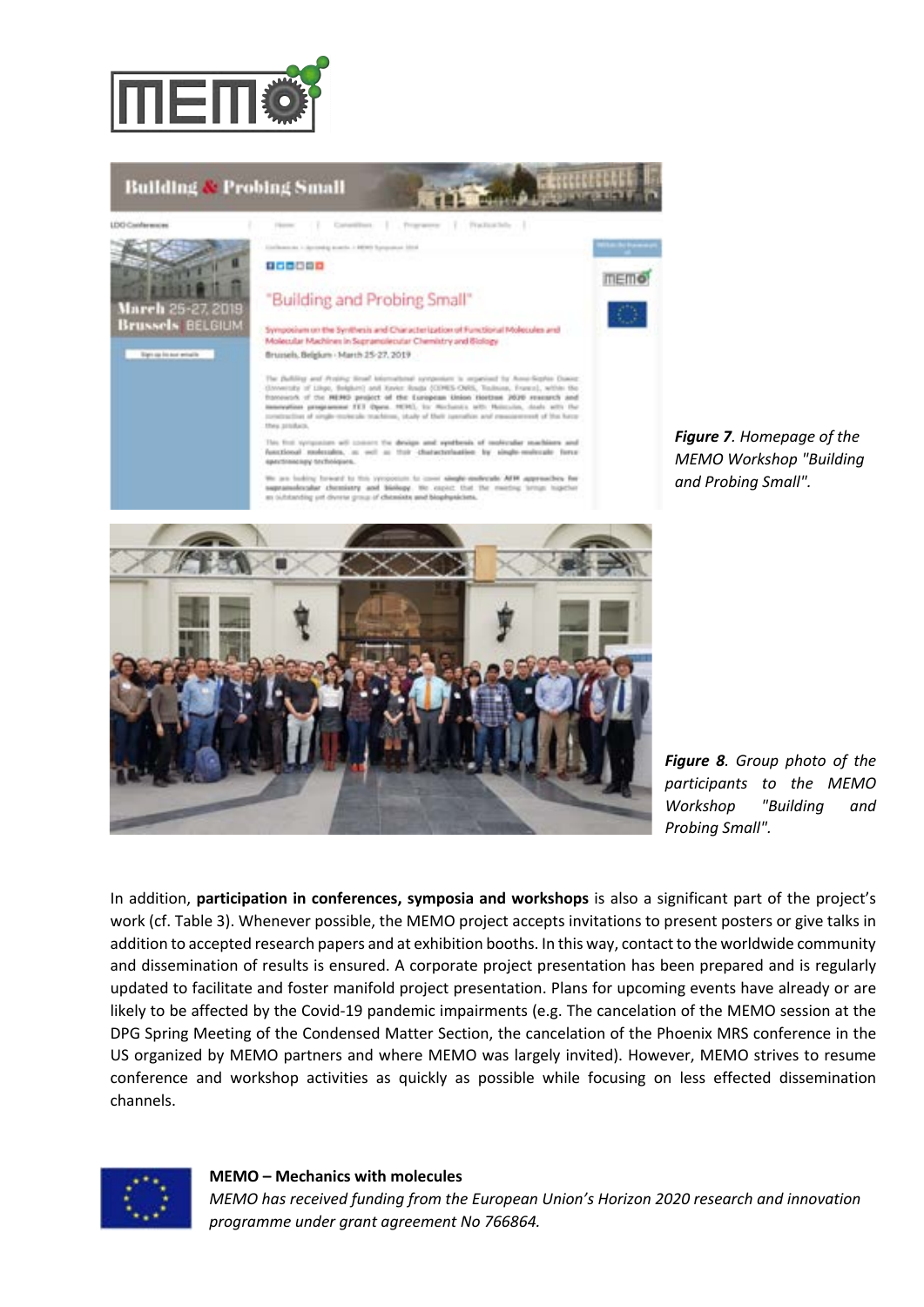

The participation of **science-to-public initiatives** is regularly taking place in all partner institutions. Particularly the "Dresden Science Night" – attracting up to 40.000 visitors per year – represents a major dissemination opportunity directed not only towards the general public, but also towards politicians and scientists (particularly



of different disciplines). During the last "Dresden Science Night" on 14 June 2019 (www.wissenschaftsnacht-dresden.de/) the MEMO activities where presented during a session called "Molecular Machines", including laboratory visit, posters and short presentations.

*Figure 9. Logo of the Dresden Science Night.*

The event had the following program (translated from German): "Molecular machines: Take a look with us at the scanning tunnel microscope to see how we work on the smallest machines made of molecules. Miniaturization does not stop anywhere. We present a scanning tunneling microscope, which we use for the visualization and manipulation of individual atoms and molecules. We are thus working on the smallest machines that consist of individual molecules and can function as electronic components of the future."

For the next Dresden Science Night in June 2020 we plan a dedicated event for the presentation of Nanocar Race II with movies, laboratory visits and games for children. We hope that this event will not be affected by the Covid-19 pandemic impairments. The corresponding one organized by the MEMO partner P4 Graz for May 2020 was already canceled.

| <b>Institution</b> | <b>Type of Activity</b>                                            | <b>Short Description (Relevance for MEMO)</b><br>related WP                                                                                                                                                               |         | Date    |     |
|--------------------|--------------------------------------------------------------------|---------------------------------------------------------------------------------------------------------------------------------------------------------------------------------------------------------------------------|---------|---------|-----|
| GRAZ               | Participation to a Conference                                      | Keynote lecture at the 5th International Conference on Physical and Theoretical<br>Chemistry/Title: "Manipulation of Single Molecules at Surfaces: Wires, Switches<br>and Motors"/Edinburgh                               | WP1-WP2 | 10/2018 | M13 |
| GRAZ               | Participation to an Event other<br>than a Conference or a Workshop | Invited talk at the Institute of Physical Chemistry/Polish Academy of Sciences/Title:<br>"Manipulation of functional molecules - from single atoms to the Nanocar<br>Race"/Warsaw, Poland                                 | WP1-WP2 | 11/2018 | M14 |
| GRAZ               | Participation to an Event other<br>than a Conference or a Workshop | Invited talk at the "Mikro- und Nanoanalytik Seminar"/Title: "Functional molecules<br>at the atomic scale: Imaging, manipulation and assembly"/Institute of Electron<br>Microscopy and Nanoanalysis (FELMI)/Graz, Austria | WP1-WP2 | 01/2019 | M16 |
| LIEGE              | Organisation of a Workshop                                         | 1st MEMO Workshop (Brussels): "Building and Probing Small"                                                                                                                                                                | WP5     | 03/2019 | M18 |
| GRAZ               | Participation to a Workshop                                        | Keynote speaker at the Symposium "Building and Probing Small"/"Manipulation of<br>Single Molecules: Wires, Switches and Motors"/Brussels                                                                                  | WP1-WP2 | 03/2019 | M18 |
| GRAZ               | Participation to a Workshop                                        | Contributed talk at the Building and Probing Small International Symposium/Ttile:<br>"How to control single-molecule rotation"/Palace of the Academies/Brussels,<br>Belgium                                               | WP1-WP2 | 03/2019 | M18 |



**MEMO <del>inc</del>elled and Conference Decision to a Conference Decision of Conference Automater Participation to a Confer<br>Meeting molecular gear on Au(111)" Wellis and Conference Automater of a Conference Automater of Automater** *MEMO has received funding from the European Union's Horizon 2020 research and innovation*  **TUD Participation to a Conference DPG Spring Regension Conference DPG Spring August 2018**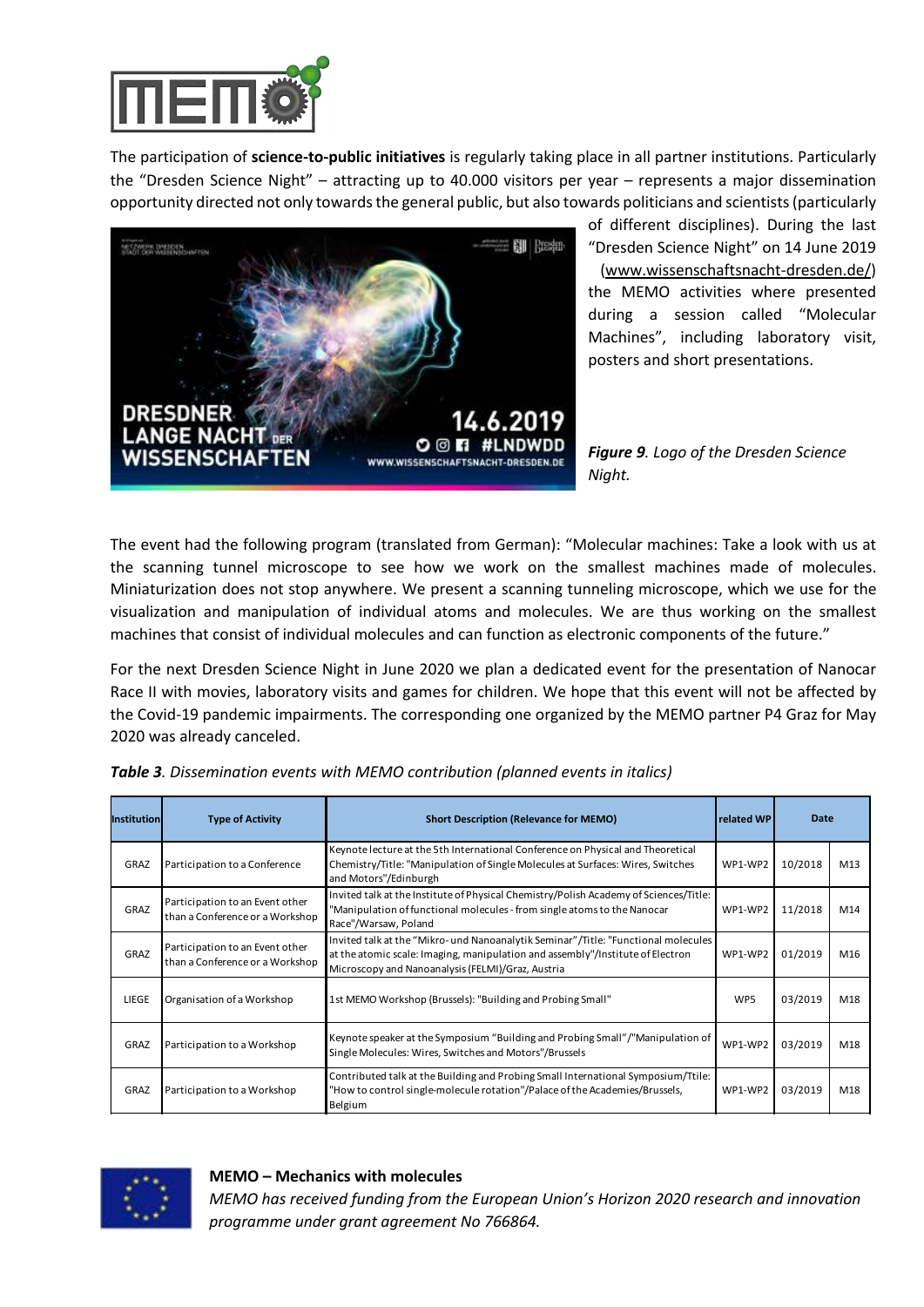Race"/Warsaw, Poland Participation to an Event other than a Conference or a Workshop Invited talk at the "Mikro- und Nanoanalytik Seminar"/Title: "Functional molecules at the atomic scale: Imaging, manipulation and assembly"/Institute of Electron Microscopy and Nanoanalysis (FELMI)/Graz, Austria 01/2019 M16

| — "Orkshop" —<br>Organisation of a Wor<br>$\sim$ | WP5 | M18 |
|--------------------------------------------------|-----|-----|
| mcma                                             |     |     |

|             | Participation to a Workshop                                                                  | Keynote speaker at the Symposium "Building and Probing Small"/"Manipulation of<br>Single Molecules: Wires, Switches and Motors"/Brussels                                                                                     |                 | 03/2019        | M18              |
|-------------|----------------------------------------------------------------------------------------------|------------------------------------------------------------------------------------------------------------------------------------------------------------------------------------------------------------------------------|-----------------|----------------|------------------|
| Institution | Participational BANGCK Por                                                                   | Contributed talk at the Building and Probing Small International Symposium/Ttile:<br>"How to control single Beyle fot align Reversion Carrier of the Magnetics/Brussels,<br>Belgium                                          | related WP      | 03/2010ate M18 |                  |
| LIEGE       | Participation to a Workshop                                                                  | Building and Probing small symposium, 25-27 March 2019. 2 Poster presentations                                                                                                                                               | WP <sub>2</sub> | 03/2019        | M18              |
| <b>TUD</b>  | Barticipation to a c Experient er<br>than a Conference or a Workshop                         | bpë shtall metrillatështë këtën lithë ve shkrimit të përshkështë në shtatështë shtille:<br>"Manupulation of functional molecules - from single atoms to the Nanocar<br>Race"/Warsaw, Poland                                  | WP1             | 93/2048        | M14              |
| <b>TUD</b>  | Bartieination to arc5ynatenther<br>than a Conference or a Workshop                           | Invited talk at the "Mikro- und Nanoanalytik Seminar"/Title: "Functional molecules<br>IPfaSatinaMeetiesRegensburghermann and techniny materialens enection 11)<br>Microscopy and Nanoanalysis (FELMI)/Graz, Austria          | WP1-WP3         | 03/2049        | M <sub>1</sub> 8 |
| <b>TUD</b>  | Baggifileation Jpa Gonference                                                                | DPG Spring Meeting Regensburg (Germany) oral presentation "Inducing the<br>Controlled Rotation of Single o-MeO-DMBI Molecules Anchored to Au(111)"                                                                           | WR4pNP3         | 03/2020        | M <sub>18</sub>  |
| CNRS        | Paracipation e ba Workshop                                                                   | Kgvneffregend የተለያደት የተለያዩ የተለያዩ የሚያል የተለያዩ የተለያዩ የተለያዩ የመግለሰ "/"Manipulation of<br>Single Molecules: Wires, Switches and Motors"/Brussels                                                                                   | WP1-WP2         | 03/2019        | M <sub>18</sub>  |
| GRAZ        | Participation to a Goorfeseppe                                                               | EONtributed talk at the Berinary satina of the Garman Bhyairah Spsigtw Jislem/Ttile:<br>iBotation of a SinsharMahonula Purolsi. University of Rasensburg/Bejensburg, "iBotation"<br><b>Ger</b> enaay                         | WP1-WP2         | 03/2019        | M <sub>18</sub>  |
| <b>TUD</b>  | Participation to a Workshop                                                                  | Symposium "Building and probing small" Brussels, Belgium oral presentation"The<br>MEMO project"                                                                                                                              | WR4pyP4         | 03/2020        | M <sub>18</sub>  |
| <b>TUD</b>  | Participation to a conference                                                                | byrgrasting NewlAig a ageheter grannling, ysseler <sup>Bele</sup> thoring steategies for a<br>FRUME UP SER ER ER AUTO                                                                                                        | WP1-WP5         | 03/2020        | M <sub>18</sub>  |
| <b>TUD</b>  | Barticipation to a conference                                                                | Symposium "Building and probing small" Brussels, Belgium, poster poster<br>"Anchoring strategies for a molecular gear on Au(111)"                                                                                            | WB1=WB9         | 03/2020        | M <sub>18</sub>  |
| GRAZ        | <b>PSBACI PAHRA PEA CONTREPARE</b>                                                           | BOth Symponiuering weisen Surgvistemann Florar presentativ in Austrian of the<br>CUStrian & ROLLER SPOTS IN STEPS NAD DWISH Molecules Anchored to Au(111)"                                                                   | WP1-WP2         | 05/2010        | M <sub>2</sub> 8 |
| LIEGE       | Baggifileation Jpa Gonference                                                                | International scanning probe microscopy conference, May 26-29, 2019. Oral<br>communication: Single-Molecule Mechanics of Synthetic Folding Molecules                                                                         | wMRwP2          | 05/2019        | M <sub>2</sub> 8 |
| <b>TUD</b>  | <b>Exhibition</b> to a Conference                                                            | Contributed talk at the Spring Meeting of the German Physical Society/Title:<br>फ्रहर्श्वस8र्तिसंक्ष इत्तिपिक्ष्याति olecule Dipole"/University of Regensburg/Regensburg,<br>Germanv                                         | WP5             | 84/2019        | M44              |
| <b>CNRS</b> | Bartieipation to a Gooffernose                                                               | Synrko3:Rese986h&ngfsn&ys&ohtif&iralMokrsslas,Soelghes and Messensation"The<br> Mekkospessasehool, Holderness NH, USA                                                                                                        | WP1-WP2         | 89/2018        | M44              |
| <b>CNRS</b> | Bartieipation to a Gooferrage                                                                | SyMpt&id&thblnternational Symmosium on Neverl, Asematic, Gompounds, Sapporo,<br><del>Epi</del> ril notetracenes on Au(111)                                                                                                   | WP1             | 03/2018        | M43              |
| <b>CNRS</b> | Bartiel Batian to a Goofference                                                              | Exove 2014), EBHHHHBB SVA BERNINE OM BANK SENE ARELEY, VI eAAST, SLIBENTET<br>"Anchoring strategies for a molecular gear on Au(111)"                                                                                         | WP1             | 83/2018        | M33              |
| GRAZ        | Participation to an Event other<br><b>Preaniestige ef a Conferrone</b> shop                  | Invited talk at the Middle Common Room (MCR) Seminar/Title: "Imaging single<br>ARthe Ewrenheiten: Rhonsie als Phaneint Free and Elen t rachberal stave by Austria " of the<br>Auntrian Stremical Society (GÖCh)/TU Wien      | WP1-WP2         | 08/2019        | M38              |
| GRAZ        | Participation to an Event other<br><b>Aastigieatien tace Grafeven ks</b> hop                 | Invited talk at the London Centre for Nanotechnology (LCN) Seminar/Title: "Single<br>InterentionalsGancines, witchscomuchaters" renNevsto confederation<br>rocum Linear in Molecule Mechanics of Synthetic Folding Molecules | WP1-WP2         | 08/2019        | M38              |
| GRAZ        | Participation to an Event other<br><b>Example 12 Compared Example 12 Compared Example 20</b> | Invited talk at the Physical Chemistry Seminar/Title: "Single molecules<br>manipulation on surfaces: From covalent chemical reactions to molecular<br>wires"/University of Oxford/Oxford, UK                                 | WR17AP2         | 08/2019        | M33              |
| <b>CNRS</b> | PSFARIFIHRA P&GOATEFEAFE                                                                     | EXPLIDERFINGS ARCHIVED FREE PARTY CONTROLLING TO THE CONTROL OF THE STATE IN THE STATE IN STATE IT AS<br>REFERENT LESSERIEST, FRIEUT ASSAIR? USA                                                                             | WP1             | 08/2019        | M33              |
| GRAZ        | Participation to a Conference                                                                | Invited talk at the "Confinement-Controlled Chemistry" Symposium/Title:<br>I PNA hie al esto la seu gri gradi e von decines An convirt en aparties Goenpounds, Sapporo,<br>commts"/Ruhr-University Bochum (Germany)          | WP1-WP2         | 09/2019        | M34              |

**MEMO – Mechanics with molecules** than a Conference or a Workshop molecule motion: Molecular machines and the nanocar race"/Wadham *MEMO has received funding from the European Union's Horizon 2020 research and innovation programme under grant agreement No 766864.* Participation to a Conference **ESOC 2019, European Symposium on Organic Chemistry, Chemistry, Chemistry, Austria WP1** 07/22 Bartieipation to an Event other Invited talk at the Middle Gomenne Bean (MER) Seminar Gilly Reingsingle UASega/UshMon 08/2019 M23 **CRAZ Participation to a Conference C**<br>CRAZ Participation to an Event of Annual Strange Invited talk at the London Centre for Nanotechnology (LCN) Seminar/Title: "Single molecules at surfaces: Wires, switches and motors"/University College London (U**GI)/LON**d**OIG** UR Participation Tresden (Germany) oral provided on surface of the match of the match on surface of the match on surface of the match on surface of the match of the match of the match of the match of the match of the match of **Bantisine** Invited talk at the Physical Chemistry Seminar/Title: "Single molecules WP1 M22 Participation to a wEvershop.cr<br>Conference at a Workshop University pptioei; Moleculey full at Surfaces: Physical presentation: Instally known<br>Participation to a Workshop University pptioei; Moleculey full at Surfaces: Phy

| Participation to an Event other<br>than a Conference or a Workshop         | VINTOOSTOUK PA BUCHONSTOUK PERHEE WIERPLO PF/WTSSERICHER PRPI FOUR F<br>ED THE BEHALL THE COPPORT OF GIVEN BUCKERS AND THE CONTROL OF GIVEN BUCKERS OF GIVEN BUCKERS AND RELEASED THE<br>wires"/University of Oxford/Oxford, UK | 88/2019 | M35 |
|----------------------------------------------------------------------------|---------------------------------------------------------------------------------------------------------------------------------------------------------------------------------------------------------------------------------|---------|-----|
| Participation to an Event other<br><b>Arganisation of a Conference hon</b> | Presentation at TEDx lab2app/Title: "Single Molecules as Nanomachines: From<br>AYBHI9EU THE STIMUL SCREEN AND THE RELIEVED IN THE REPORT OF A YBHORD SETTING STIMUTE<br>Bessell Commission Contract Marchine                    | 88/2019 | M35 |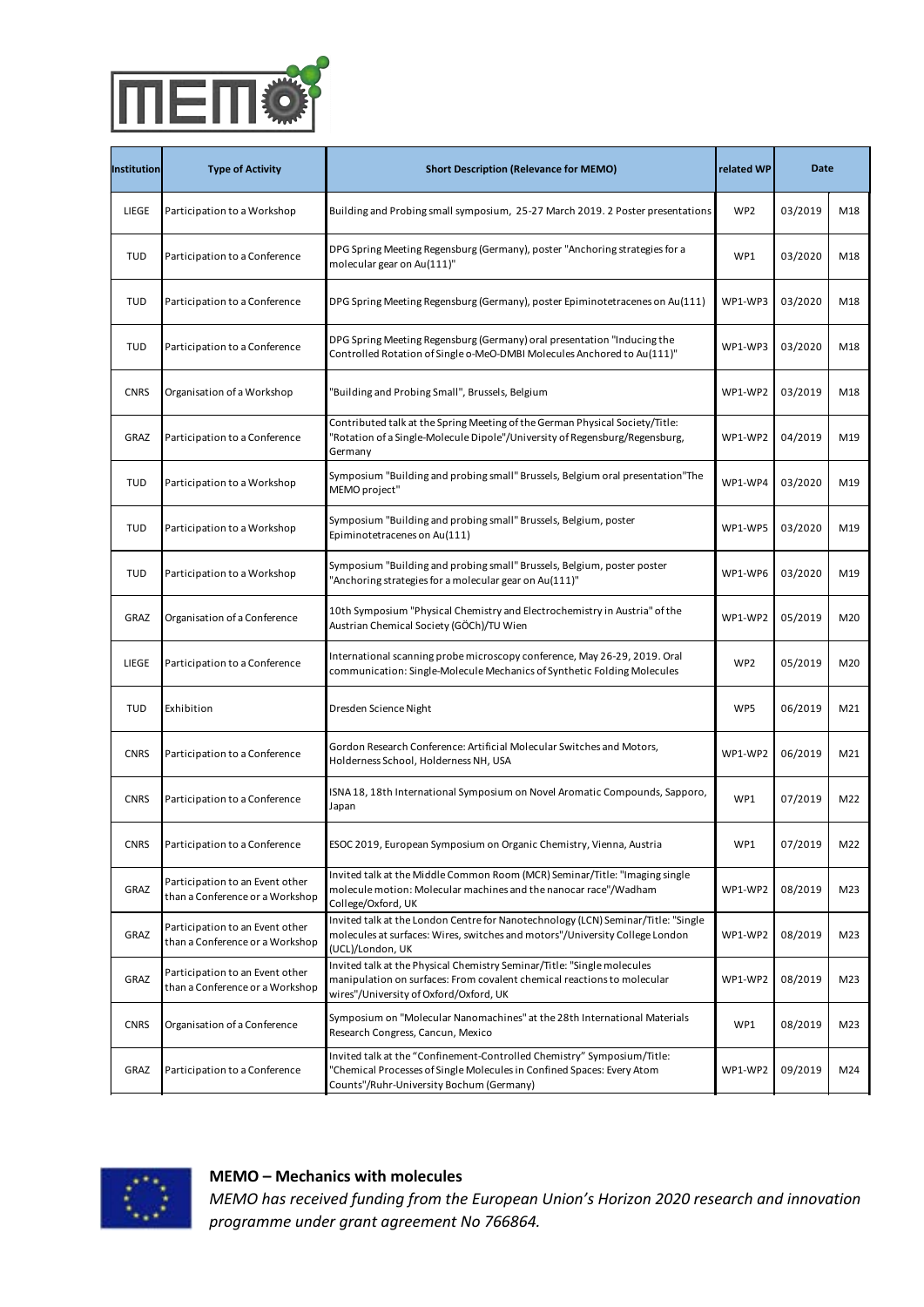|                                                                          | College/Oxford, UK                                                                                                                                                                           |         |                 |
|--------------------------------------------------------------------------|----------------------------------------------------------------------------------------------------------------------------------------------------------------------------------------------|---------|-----------------|
| Participation to an Event other<br>than a Conference or a Workshop       | Invited talk at the London Centre for Nanotechnology (LCN) Seminar/Title: "Single<br>molecules at surfaces: Wires, switches and motors"/University College London<br>(UCL)/London, UK        | 08/2019 | M <sub>23</sub> |
| <del>Participation to an Event</del><br>Ithan a Conference or a Workshop | Invited talk at the Physical Chemistry Seminar/Title: "Single molecules<br>manipulation on surfaces: From covalent chemical reactions to molecular<br>wires"/University of Oxford/Oxford, UK | 08/2019 | M <sub>23</sub> |

CONSIGN OF A CONFERENCE Symposium on "Molecular Nanomachines" at the 28th International Materials Symposium on Molecular Nahomachines at the zoth international Materials (Search Congress, Cancun, Mexico Weights, 2001)

| Institution  | <b>Type of Activity</b>                                                                                                                                                                                                                                                                                                                                                                                                                                                                                                                                                                                                                                                                                                                                                                                                     | <b>Short Description (Relevance for MEMO)</b>                                                                                                                                                                                                         | related WP            |                     | Date M24         |
|--------------|-----------------------------------------------------------------------------------------------------------------------------------------------------------------------------------------------------------------------------------------------------------------------------------------------------------------------------------------------------------------------------------------------------------------------------------------------------------------------------------------------------------------------------------------------------------------------------------------------------------------------------------------------------------------------------------------------------------------------------------------------------------------------------------------------------------------------------|-------------------------------------------------------------------------------------------------------------------------------------------------------------------------------------------------------------------------------------------------------|-----------------------|---------------------|------------------|
| GRAZ         | Participation to a Conference                                                                                                                                                                                                                                                                                                                                                                                                                                                                                                                                                                                                                                                                                                                                                                                               | Invited talk at the Frontier Science Symposium "Molecules at Surfaces: What do we<br>really know?"/Title: "Single Molecules at Surfaces: Reactions, Switching and<br>WP1-WP2<br>Dynamics"/University of Liverpool (UK)                                |                       | 09/2019             | M24              |
| <b>CSIC</b>  | Participation to an Event other<br>Participation to a Workshop<br>than a Conference or a Workshop                                                                                                                                                                                                                                                                                                                                                                                                                                                                                                                                                                                                                                                                                                                           | Invited talk at the Institute of Physical Chemistry/Polish Academy of Sciences/Title:<br>Gral presentation at the "Molecules at Surfaces: What do we really know in The<br>University of Liverpool, United Kingdom/ Title: Isospin-f                  |                       | 09/2019             | M24              |
| <b>TUD</b>   | Participation to an Event other<br>Participation to a Conference<br>than a Conference or a Workshop                                                                                                                                                                                                                                                                                                                                                                                                                                                                                                                                                                                                                                                                                                                         | Invited talk at the "Mikro- und Nanoanalytik Seminar"/Title: "Functional molecules<br>chem2DmaI2019, Dresden (Germany) oral prresentation." Functional molecular<br>at the atomic scale: Imaging, manjpulation and assembly"/Institu                  |                       | 09/2020             | M26              |
| GRAZ         | <b>Experimitsiantri</b> on of a Workshop                                                                                                                                                                                                                                                                                                                                                                                                                                                                                                                                                                                                                                                                                                                                                                                    | Various contributions to the "Lange Nacht der Wissenschaften") (open<br>day)/presentations, laboratory tours, discussions with the public/University of Graz                                                                                          | WRW-RNF2              | 10/2019             | M28              |
| GRAZ         | Participation to an Event other<br>Participation to a Workshop<br>than a Conference or a Workshop                                                                                                                                                                                                                                                                                                                                                                                                                                                                                                                                                                                                                                                                                                                           | Presentation at TEDx lab2app/Title: "Single Molecules as Nanomachines: From<br>Keynote speaker at the Symposium "Building and Probing Small"/ Manipulation of<br>Atoms to the Smallest Racers' Max-Planck-Institute for Solid State<br>               | WP1-WP2               | 08/2019             | M28              |
| GRAZ         | Participation to an Event other<br>Participation to a Workshop<br>than a Conference or a Workshop                                                                                                                                                                                                                                                                                                                                                                                                                                                                                                                                                                                                                                                                                                                           | Contributed talk at the Building and Probing Small International Symposium/Ttile:<br>Invited talk at the IBM Research Centre <i>Cu</i> ric of Thile: "Molecular motion at<br>Surfaces' 720rich, Single-molecule rotation /Palace of the Ac<br>WP1-WP2 |                       | 08/2019             | M <sub>2</sub> 8 |
| <b>CNRS</b>  | Participation to a Worleshape                                                                                                                                                                                                                                                                                                                                                                                                                                                                                                                                                                                                                                                                                                                                                                                               | JCO 2019, Journées de Chimie Organique, Palaiseau, France                                                                                                                                                                                             | WPW-RAYP2             | 10/2019             | M28              |
| <b>CSIC</b>  | Participation to a Wormeshape                                                                                                                                                                                                                                                                                                                                                                                                                                                                                                                                                                                                                                                                                                                                                                                               | DPG Spring Meeting Regensburg (Germany), poster "Anchoring strategies for a<br>2nd MEMO Academy-Jndustry Day Inmunity to radiation<br>molecular gear on Au(111)                                                                                       |                       | 03/2029             | M26              |
| GRAZ         | WP5<br>Invited talk at the Surface Science Symposium/Title: "Manipulation of Single<br>Molecules: Wires, Switches and Motors"/Institute for Molecular Science/Okazaki,<br>Participation to a Conference<br>WP1-WP3<br>12/2019<br>Japan<br>DrPkG 6dp tial is avideteinNa Riepreadsboustist (GienforralMa) ter ial is Gesienntaet (binMiS) dTutiens" OrreSurface<br>Participation to an Event other<br>Participation to a Conference<br>than a Conference or a Workshop<br>03/2029<br>WP1-WP2<br>" ( Colytrodicational incomplete interface D.M. Engineer Additional S.A. Sockets Alexander (111)<br>Invited talk at the XXII. Symposium on Atomic, Cluster and Surface Physics/Title:<br>WP1-WP2<br><b>Pagtinipation obaWonkshence</b><br>02/2020<br>"Single-Molecule Motion at Surfaces"/St. Moritz, Switzerland<br>WP1-WP2 |                                                                                                                                                                                                                                                       | M28                   |                     |                  |
| GRAZ         |                                                                                                                                                                                                                                                                                                                                                                                                                                                                                                                                                                                                                                                                                                                                                                                                                             |                                                                                                                                                                                                                                                       | M28                   |                     |                  |
| GRAZ         |                                                                                                                                                                                                                                                                                                                                                                                                                                                                                                                                                                                                                                                                                                                                                                                                                             |                                                                                                                                                                                                                                                       |                       |                     | M28              |
| GRAZ         | Participation to an Event other<br>Participation to a Conference<br>than a Conference or a Workshop                                                                                                                                                                                                                                                                                                                                                                                                                                                                                                                                                                                                                                                                                                                         | Contributed talk at the Spring Meeting of the German Physical Society/Title:<br>Invited talk at the School of Chemistry/University of St Andrews/Title: "Controlling<br>"Rotation of a Single-Molecule Dipole"/University of Regensb<br>Germany       |                       | 04/2029             | M29              |
| LIEGE        | Participation to a Wormeshape                                                                                                                                                                                                                                                                                                                                                                                                                                                                                                                                                                                                                                                                                                                                                                                               | XXII. Annual Linz Winter Workshop on Advances in Single-Molecule Research for<br>Symposium - Building and probing small "Brussels, Belgium oral presentation" The<br>Biology & Nangscience. Invited talk: Forces and mechanics of sy                  |                       | 31/02/20<br>03/2020 | M29              |
| TUD/<br>GRAZ | Dagtin i sattionn o bal Worklsshopp                                                                                                                                                                                                                                                                                                                                                                                                                                                                                                                                                                                                                                                                                                                                                                                         | SyPrGpSposiump iVBeeitidigy.goargelmizentiong shaall of Brshssels i Belgi'Em, quosteri Molecules at<br><b>Sprifabeot Moaten esoch Auran al</b> ecular Processes" in Dresden (Germany)                                                                 |                       | 03/2020             | M30              |
| <b>TUD</b>   | WP1<br>SVRSpSopsiung lVBaetlichig ig aPlolopenoils in LiSsAn Cerlg'a Bizaetsiels, defel gw mmp opsoistre rhotdestle r<br>04/2020<br>WP1-WP3<br>Pagtain i pattikom ot baa Wuborkkstropp<br>'Manboringptriategresfoviaterolis"ulatige20020AWRSISpling Meeting in Phoenix, USA                                                                                                                                                                                                                                                                                                                                                                                                                                                                                                                                                 |                                                                                                                                                                                                                                                       | M39                   |                     |                  |
| <b>TUD</b>   | <b>Expression of a Conference</b>                                                                                                                                                                                                                                                                                                                                                                                                                                                                                                                                                                                                                                                                                                                                                                                           | 10th Symposium "Physical Chemistry and Electrochemistry in Austria" of the<br><i>Dresden Science Night</i><br>Austrian Chemical Society (GÖCh)/TU Wien                                                                                                | WP5                   | 05#2019             | M12.B            |
| LIEGE        | Participation to aConference                                                                                                                                                                                                                                                                                                                                                                                                                                                                                                                                                                                                                                                                                                                                                                                                | Proteifricht enn álOs2 On Hinner miro bl6 An it 5e3 Ochesce ontbere 2020 Mai n2r6t 209 lex 0 til BesOrtal2<br>different is valuations if ingle-Molecule Mechanics of Synthetic Folding Molecules                                                      | WP2                   | 03/2020             | M39              |
| <b>CNRS</b>  | <b>Drawition</b> tion of a Conference                                                                                                                                                                                                                                                                                                                                                                                                                                                                                                                                                                                                                                                                                                                                                                                       | Symposium on "Molecular Engines" at Pacifichem Conference, Hawaï, USA                                                                                                                                                                                 | <b>WP<sub>2</sub></b> | 12/2020             | M39              |
| GRAZ         | Participation to an Event other<br>Participation to a Conference<br>than a Conference or a Workshop                                                                                                                                                                                                                                                                                                                                                                                                                                                                                                                                                                                                                                                                                                                         | BrassbottaRéseaat la CGDfeesrace:akroiditako hoorkerah en Eskoltisteen enat bokots rapvie on<br>WP1-WP2<br>towde breess School, Holderness NH, USA                                                                                                    |                       | 06#2019             | <b>MAZ1</b>      |
|              | Participation to a Conference                                                                                                                                                                                                                                                                                                                                                                                                                                                                                                                                                                                                                                                                                                                                                                                               | ISNA 18, 18th International Symposium on Novel Aromatic Compounds, Sapporo,<br>Japan                                                                                                                                                                  |                       | 07/2019             | M22              |
|              | Participation to a Conference                                                                                                                                                                                                                                                                                                                                                                                                                                                                                                                                                                                                                                                                                                                                                                                               |                                                                                                                                                                                                                                                       | WP1                   |                     | M22              |

**MEMO – Mechanics with molecules** *MEMO has received funding from the European Union's Horizon 2020 research and innovation programme under grant agreement No 766864.* Participation to an Event other molecule mathematic common noon, (next, central, next, magneticular machines and the nanocar race"/Wadham Invited talk at the Middle Common Room (MCR) Seminar/Title: "Imaging single UASega/UshMMO 08/2019 M23 **Participation to ALCO Participation to an EU ALCO PARTICIPATION**<br>Than a Conference or Workshop Ibvited talk at the London Centre for Nanoteshnology (LCN) Seminar (Titler) "Single: molecules at surfaces: Wires, switches and motors"/University College London (U**GI)/LON**d**OIG** UR WP108/2019 M23

Participation to an Event other than a Conference or a Workshop Invited talk at the Physical Chemistry Seminar/Title: "Single molecules manipulation on surfaces: From covalent chemical reactions to molecular wires"/University of Oxford/Oxford, UK 08/2019 M23 Symposium on "Molecular Nanomachines" at the 28th International Materials<br>Organisation of a Conference **Congress Congress Congress** Martica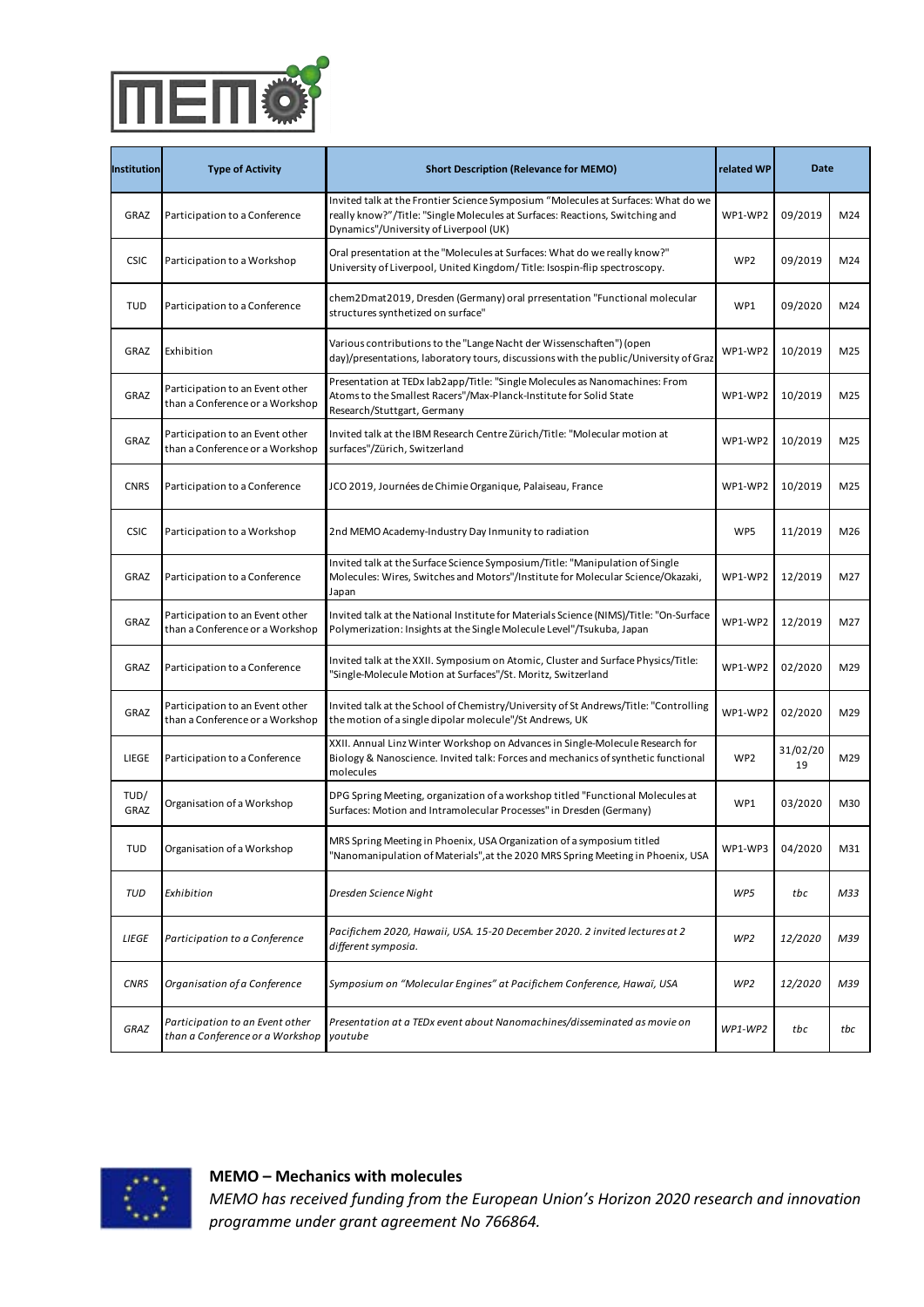

### SECOND INTERNATIONAL NANOCAR RACE

Until to the 24th February 2020, the Nanocar Race II organization progresses as programmed (see table below). However, starting on the  $2^{nd}$  of March 2020 and initially from China and Japan, the race preparation around the world stopped suddenly because of the Covid-19 pandemic. Transportations cancelled, public meetings cancelled, Universities and Research Laboratories closed up to mid-May 2020 (optimistically) depending on the parts of the world.

| Pre-registration                       | Feb 2018: opening                                 | Jun 2018: closing                                 |
|----------------------------------------|---------------------------------------------------|---------------------------------------------------|
| Selection                              | Sept 2018: Meeting of the<br>organizing Committee | Jan 2019: Decision of the<br>organizing Committee |
| <b>Final registration</b>              | Jan 2019: Opening                                 | Jan 2020: Closing                                 |
| Nanocar race preparation               | From Jan 2020                                     | to March 2021                                     |
| Committee on-site visit<br>to the team | During year 2020                                  |                                                   |
| Nanocar Race II                        | Spring 2021                                       |                                                   |

*Table 4. Organization calendar of the Nanocar Race II*

According to the above planning, years 2018 and 2019 were used by MEMO Partners CNRS: (1) to consolidate the pre-registration of each of the teams which have declared their interest by filling up the official preregistration form in 2018, (2) to refine the Nanocar Race II rules according to scientific and technical discussions with those teams and (3) to prepare the MEMO CNRS campus for the technical organization of Nanocar Race II in Spring 2021 (see the Figure below).

During year 2019, the Nanocar Race II committee (https://www.memoproject.eu/flatCMS/index.php/Nanocar-Race-II) sent three detailed information bulletins to all the preregistered team (05/05/19, 29/09/19 and 19/12/19) to define step by step the Nanocar Race II event and rules (available on demand). The 19/12/19 bulletin announces that a specific on-site visit committee is going to visit in 2020 each pre-registered team to guaranty that each team is (1) well synchronized (between designer, chemists, surface physicists and surface quantum chemists), (2) well equipped with a very stable LT-UHV-STM and (3) really committed to Nanocar Race II in particular for the dissemination actions. It was also announced that at the end of each on-site visit, a certificate will be delivered to the visited team to acknowledge that it is well prepare and is accepted for the Nanocar Race II competition. During the on-site visit, each team has 30 min to present its team, 30 min to answer questions and has to organize a technical visit on its LT-UHV-STM instrument engaged for Nanocar Race II. The list of questions was established before starting those on-site visits by the Nanocar Race II organization committee and is the same for all the teams for legal purpose.

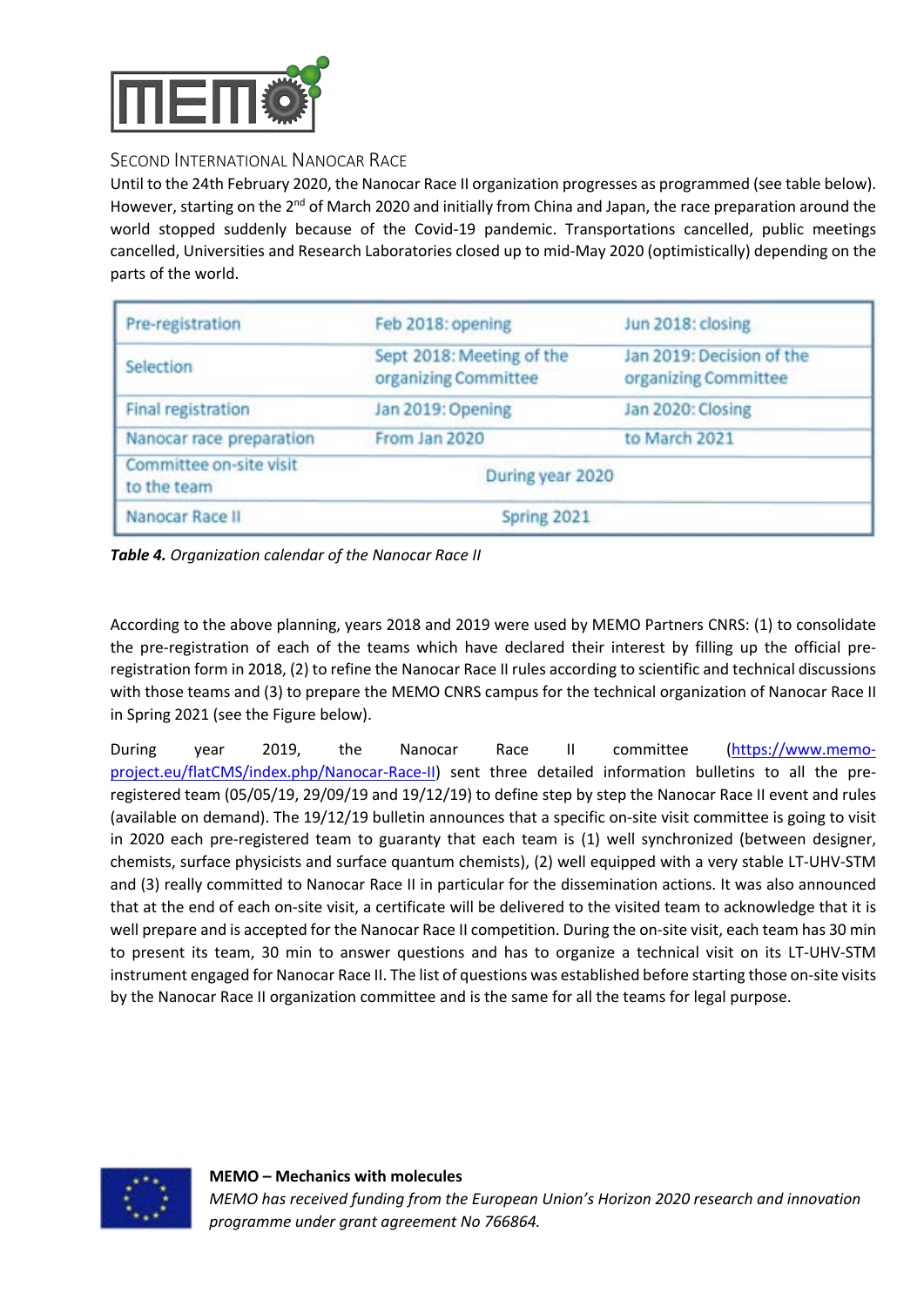



#### Race configuration Nanocar Race II Spring 2021

Racing room (La Boule) CEMES CNRS

*Figure 10. The technical implementation to be ready in Spring 2021 on the CNRS-UT3 CEMES campus for Nanocar Race II. The team on-site visits are also organized to certify the technical compatibility of this implementation with all the 10 teams local network access and communication bandwidth. On the CEMES campus a very specific optical fiber Hub will be deployed.*

As listed below per team, the CNRS Toulouse Nanocar Race II director (Christian Joachim) used the French diplomatic network (and the CNRS decentralized administration for the 3 French pre-registered teams) to have a refereeing process external to MEMO including also an external technical expert coming from the country of the on-site visited team. The French Embassy of the concerned countries was very enthusiastic to contribute to such an on-site visit protocol, helping the MEMO project by asking generally the Scientific Attaché of the Embassy to participate to the on-site visit. The interest for MEMO is that French embassies are knowing very well per country the scientific and cultural environments. This is helping MEMO to largely amplify largely the MEMO research dissemination around the world via cultural events using the Nanocar Race concept including the organization of conference per country at schools, colleges and Universities.

Before the Covid-19 crisis, the calendar for the on-site visits was determined in synchronization with all the 10 pre-registered teams to Nanocar Race II as follows:

- **15 January 2020, 14h00**: On-site visit to the Japanese Tsukuba team: "**MANA-Tsukuba Works**" On-visit committee: K. Ariga, C. Joachim, J. Maleval (Tokyo French Embassy), T. Hasegawa (Waseda University – External expert.)
- **30 January 2020, 09h30**: On-site visit to the Spanish San Sebastian team: "**SANCAR**"



**MEMO – Mechanics with molecules**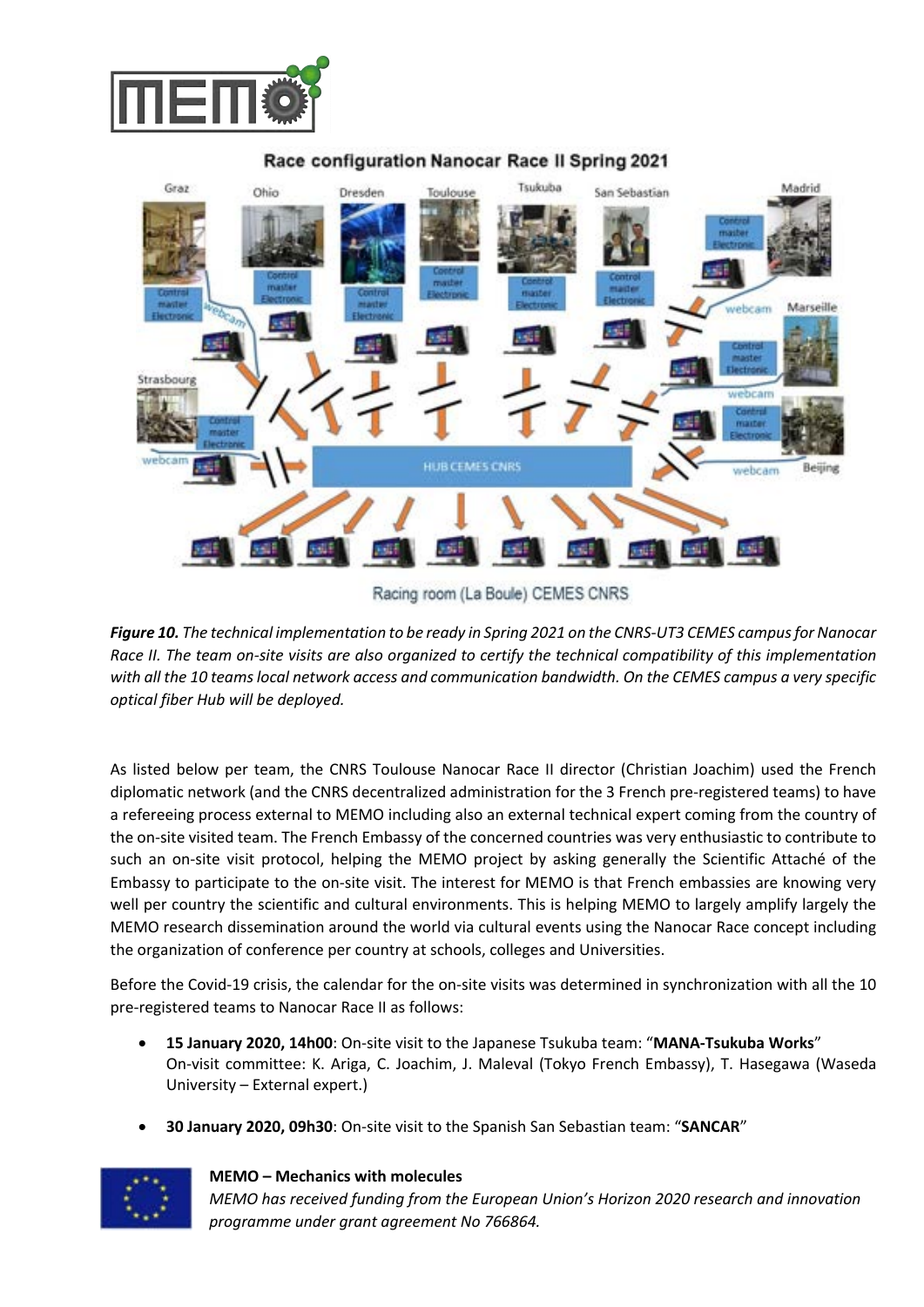

On-visit committee: F. Moresco, C. Joachim, E. Mayoral (Bilbao, French Embassy. Madrid), We-Hyo Soe (CNRS - External expert).

- **6 February 2020, 16h00**: On-site visit to the French Strasbourg team: **"STRAS-NANOCAR"** On-visit committee: C. Joachim, H. Nierengarten (CNRS DR10), J.P. Launay (Uni. Toulouse - External expert).
- **28 February 2020, 14h00**: On-site visit to the Toulouse French-Japanese team**: "TOULOUSE-NARA"** On-visit committee: C. Joachim, S. Roques (CNRS DR14) J. Lagoutte (CNRS, External expert).
- **24 March 2020, 10h30**: On-site visit to the Dresden German team: **"GAZE"** (C-19: shifted) On-visit committee: C. Joachim, T. Simon (French Embassy, Berlin), A. Erbe (Helmotz, External expert).
- **1 April 2020, 9h30**: On-site visit to the Madrid Spanish-Swedish team**: "NANOHISPA"** (C-19: shifted) On-visit committee: C. Joachim, A. Carrière (French Embassy, Madrid), C. Sanchez-Sanchez (Uni. Madrid, ESISNA - External expert).
- **14 April 2020, 14h00**: On-site visit to the American Ohio team: **"Bobcat Nanodragster »** (C-19: shifted) On-visit committee: C. Joachim, J. Dat (French Embassy, Chicago)
- **28 April 2020, 14h00**: On-site visit to the Marseille French-Canadian team: **"CARAMU"** (C-19: shifted) On-visit committee: C. Joachim, K. Baligand (CNRS DR12), S. Gauthier (CNRS - External expert),
- **13 May 2020, 14h00**: On-site visit to the Austrian-American team: **"NANOGRANDPRIX"** (C-19: shifted) On-visit committee: F. Moresco, C. Joachim, M. Belland (French Embassy, Vienna) M. Sterrer (Uni.Graz - External expert)
- **Week 24, June 2020:** On-site visit to the Chinese Shanghai-Beijing team: **"G-Sunjet"** (C-19: shifted) On-visit committee: C. Joachim, K. Ariga, P. Arnaud (French Embassy, Beijing) and an External expert.

The Japanese Tsukuba, the Spanish San Sebastian, the French Strasbourg and the Toulouse French-Japanese teams were all very proud to get signed their official Certificate to participate to the Nanocar Race II. All those teams have very well communicated around this on-site visit event (Press, Twitter, face book large public conference at cultural centers and more scientific like conference at their university). CNRS-UT3 has now to reorganize the 6 on-site visits which were shifted in time due to the Covid-19 pandemic. The new calendar will normally be established in May-June 2020.

To boost the dissemination of the MEMO research and the Nanocar Race II preparation, MEMO has determined the date of the next MEMO workshop. It will be the 9<sup>th</sup> and 10<sup>th</sup> December 2020 in Toulouse at the occasion of the annual French C'NANO conference. Satellite of this annual conference will be also the occasion for the 10 pre-registered teams to be officially presented to a large public, to the C'NANO participants and to the press in a plenary session organized on the  $8<sup>th</sup>$  December 2020 at 18h15 for the young generation interested to be present. Notice that in average on Google, the number of hits is actually between 100 000 and 130 000 per month.

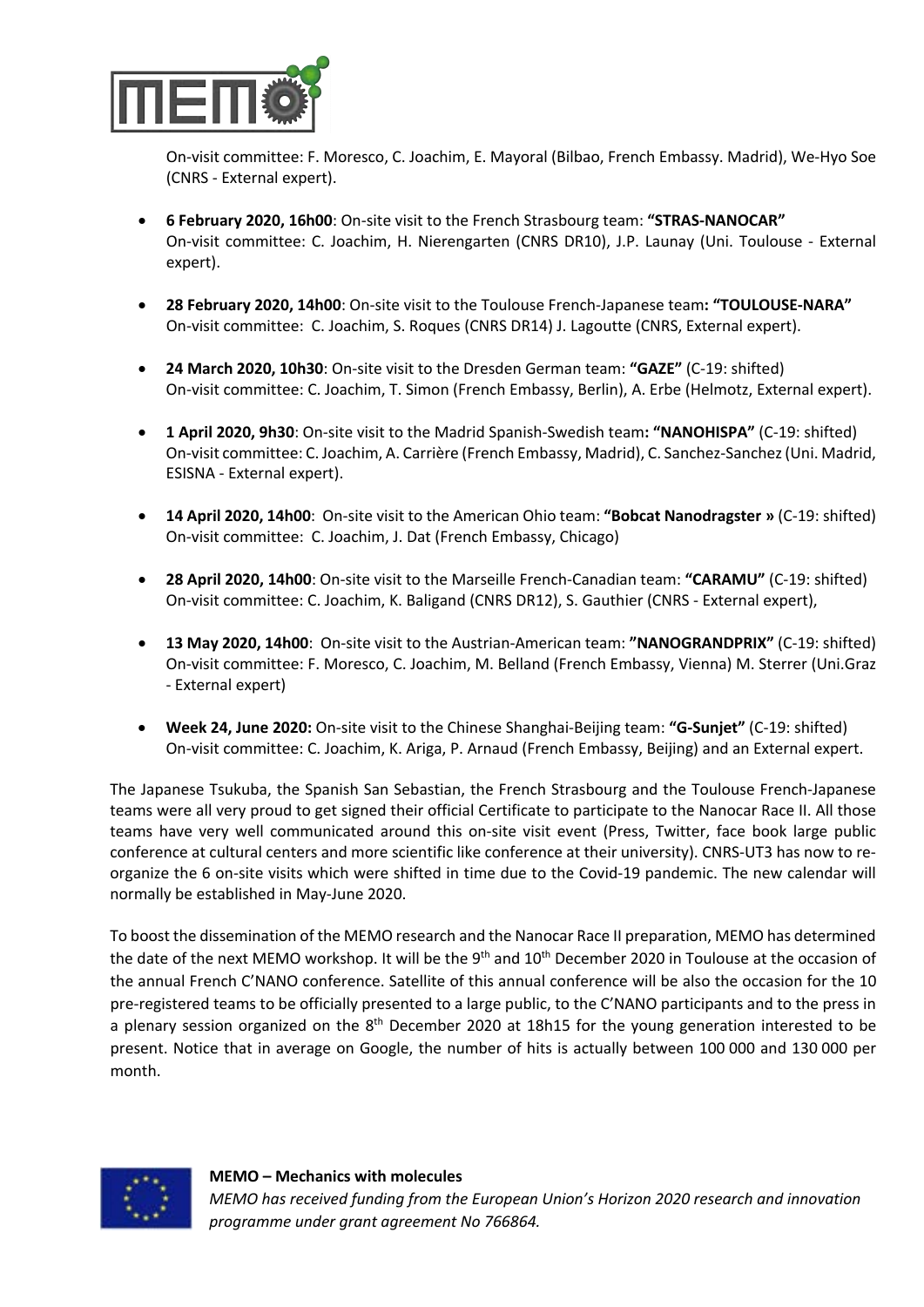

 $2021$ 

**NANOCAR RACE II** 



15 January 2020

#### Registration certificate to the Spring 2021 Nanocar Race II

In the name of the Nanocar Race II organization committee, we have met and listen today, the 15 th January 2020 the presentation of the MANA-NIMS team pre-registered for Nanocar Race II. We have appreciated the design of the molecule-vehicle engaged in this competition, the chemistry involved, the nice performances of the LT-UHV-STM instrument where the molecule-vehicle will be driven and also the theory support and specifically the A.I. involvement. We acknowledge that the preferred running surface for the MANA-NIMS team is Ag(111) or Au(111).

We have also trouble checked that the LT-UHV-STM instrument engaged in the competition by the MANA-NIMS team can be remotely controlled from Toulouse France and that preliminary tests can be performed by a member of the team from CEMES-CNRS Toulouse during the "Single Molecule Mechanics" MEMO workshop in November 2020 in Toulouse. The MANA-NIMS team had confirmed that one representant of its team will be present for the team's official presentation in Toulouse also in November 2020.

We thank the MANA-NIMS team for having answered all our questions confirming that it is well preparing its participation to Nanocar Race II. We confirm that the MANA-NIMS team from Tsukuba (Japan) is now fully registered for the Nanocar Race II competition in Spring 2021.

In the name of the nanocar Race II organization committee,

C. Joachim

**NIMS** Prof. University of Tokyo Nanocar Race II organization committee

CEMES-CNRS

Prof. Waseda University Nanocar Race II Director **External Expert** 

J. Maleval

Director CNRS Tokyo Office

https://memo-project.eu/flatCMS/index.php/Nanocar-Race-II



*Figure 11. Example of the official Certificate attributed to the Japanese Tsukuba team after the on-site visit. Pr. K. Ariga and Dr. C. Joachim are members of the Nanocar Race II organization committee, Pr. T. Hasegawa is a well know LT-UHV STM expert in Japan not belonging to NIMS and Dr. J. Maleval is the Tokyo CNRS French Embassy representative.*



**MEMO – Mechanics with molecules**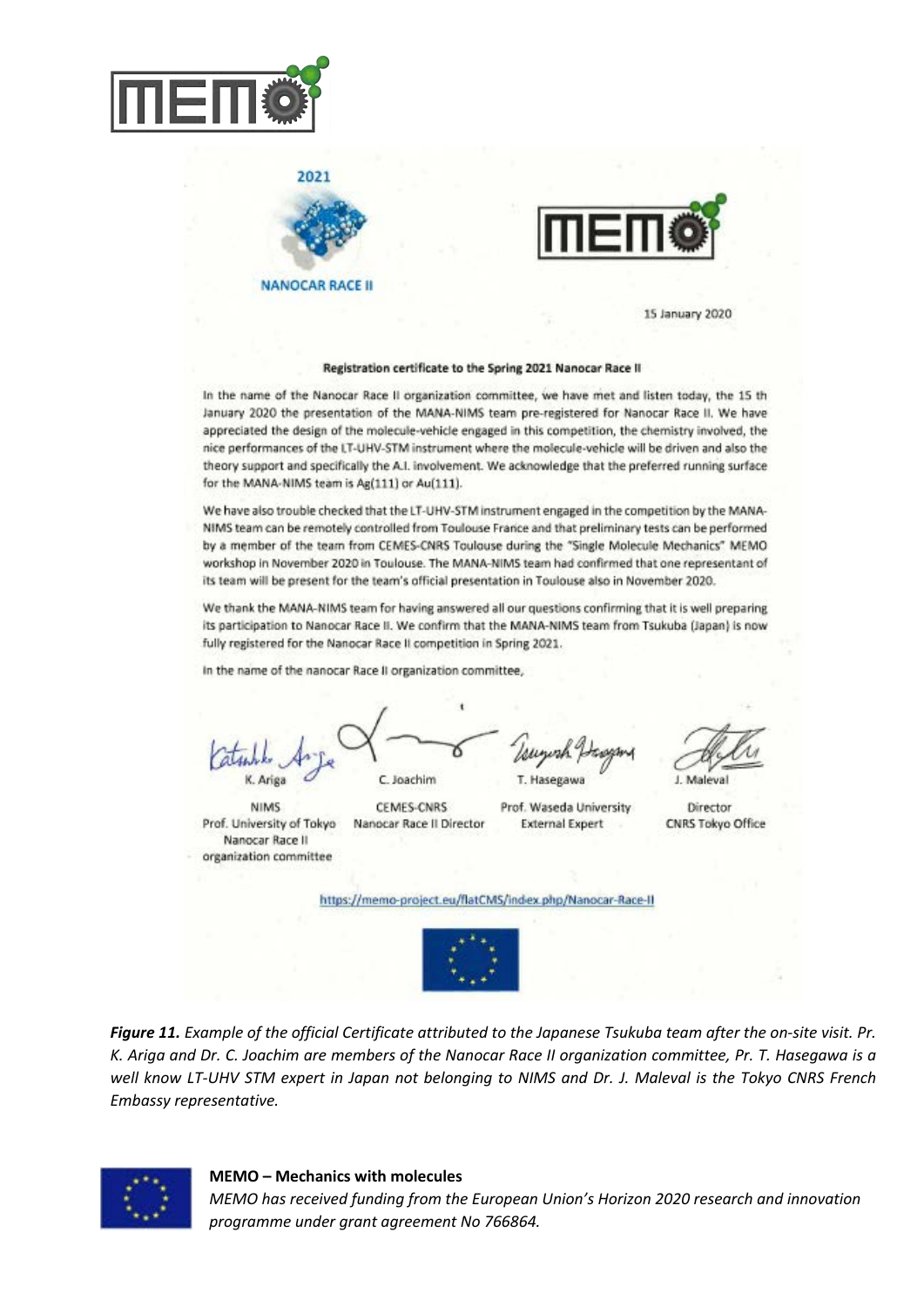

A first budget for Nanocar race II was communicate to the MEMO project officers on the 6<sup>th</sup> of May 2019 and revised on demand on the 16<sup>th</sup> of December 2019. This estimated budget was also used to start to attract institutional and private sponsors. Just before the Covid-19 crisis, CNRS-UT3 had already started to explore sponsorship for 2021. The French Foundation "Fondation de la Maison de la Chimie" had accepted to provide 10 Keuros to support the general organization of Nanocar Race II. After a first negative answer of the FIA (Federation Internationale de l'Automobile") by a letter dated 30th October 2018 (letter available on demand), CNRS Nanocar Race II Director will contact again its General Secretary Xavier Malenfer to start again some negotiations helped by the CNRS President Alain Petit following the 27<sup>th</sup> November 2019 meeting in Paris. We may have also to anticipate a decrease of private and public sponsoring funds for the years to come which may impact the organization of Nanocar Race II in Spring 2021 and MEMO may have to shift it to Fall 2021.

#### SECOND ACADEMY-INDUSTRY DAY

To establish bilateral links with the European industry is a declared goal of the MEMO project. While the project participants are coming from the academic community, and the MEMO goals are mainly of fundamental scientific relevance, MEMO is actively looking for a productive collaboration with the industry organizing regular meetings (Academy-Industry Days) with interested industrials. These meetings make possible to involve for example the clock industries, the microelectronics industries, the spatial industries, the energy provider's large companies, as well as many high-tech SMEs in the MEMO progresses and to promote dissemination to the industry.

The second Academy-Industry day took place in 28 November 2019 (M26) in the seminar room of the Pico-Lab CNRS partner campus in Toulouse. The list of participants is shown in Fig. 12.

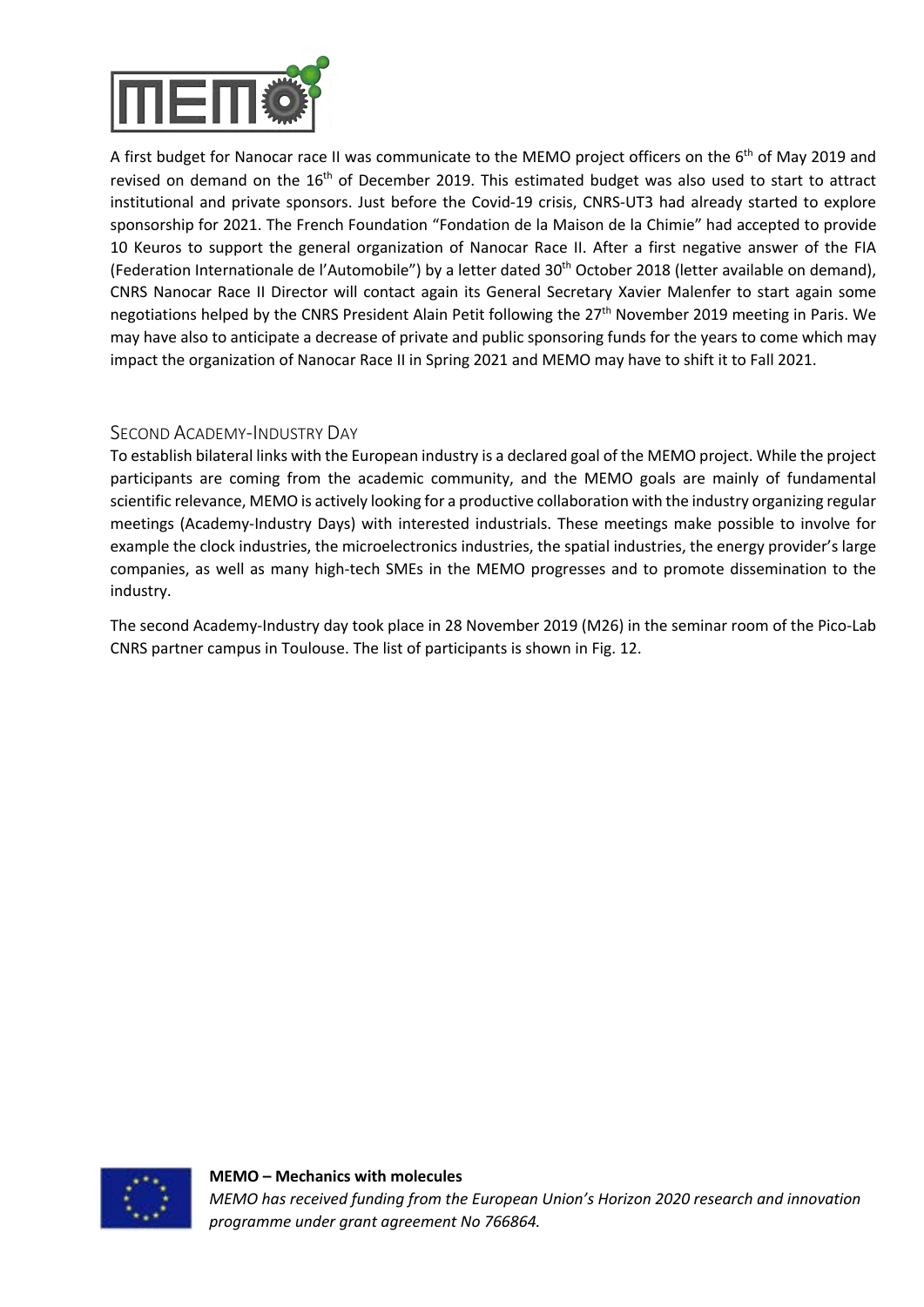





Immunity to radiations? 2<sup>nd</sup> MEMO-Industry meeting (28 November 2019) Pico-Lab CEMES CNRS UPR 8011 29, Rue J. Marvig 31055 Toulouse

| Feuille d'émargement |                                   |                   |                  |
|----------------------|-----------------------------------|-------------------|------------------|
| Name                 | email                             | Institution       | Signature        |
| Christian CHATRY     | christian.chatry@trad.fr          | TRAD              |                  |
| Christophe DOMAIN    | christophe.domain@edf.fr          | EDF               |                  |
| Robert ECOFFET       | robert.ecoffet@cnes.fr            | <b>CNES</b>       |                  |
| Giancarlo FAINI      | giancarlo.faini@c2n.upsaclay.fr   | <b>C2N-CNRS</b>   | (MEMO)           |
| Vincent GOIFFON      | vincent.golffon@isae-supaero.fr   | ISAE Sup'Aero     |                  |
| Antoine JAY          | ajay@laas.fr                      | LAAS-CNRS         |                  |
| Christian JOACHIM    | christian.joachim@cemes.fr        | <b>CEMES-CNRS</b> | (MEMQ)           |
| Agnès LAPLAZE        | agnes.laplaze@laregion.fr         | Région Occitanie  |                  |
| Jean-Luc LERAY       | jl.leray@anaxagoras2k.fr          | CEA               |                  |
| Nicolas LORENTE      | nicolas.lorente.physics@gmail.com | CSIC              | <b>(MEMO)</b>    |
| Dominique MAILLY     | dominique.mailly@c2n.upsaclay.fr  | C2N-CNR5          | (MEMO)           |
| Francesca MORESCO    | francesca.moresco@tu-dresden.de   | TU-Dresden        | (MEMO)<br>we rea |

*Figure 12. List of participants to the second MEMO-Industry day in Toulouse.*

In Fig. 13 the program of this  $2^{nd}$  MEMO Academy-Industry day is reported. The confidential slides of the presentations have been shared only between the participants because of the very sensible data reported especially concerning satellites and nuclear power stations. In the first part of the meeting, Francesca Moresco (MEMO coordinator, P1-TUD) presented the last MEMO results with a special attention to the miniaturization of mechanical machinery, which can be considered as one solution of the problem of immunity to radiations of micro-electronic systems used in space or for control system in nuclear power plans. In this occasion, MEMO shares with the participants the summary table of Vol. 12 of the Springer Series "Advances in Atom and single Molecule Machines" to be out in February 2020. This Vol. 12 is dealing with "Atomic switches". Two chapters are devoted to radiations damage robustness of nano-mechanical systems in space and on earth as compared with CMOS technology in particular for memory and FPGA chips. Those experiments were conducted by NEC-Japan around orbit earth on board a satellite launched in November 2018 by JAXA.



**MEMO – Mechanics with molecules**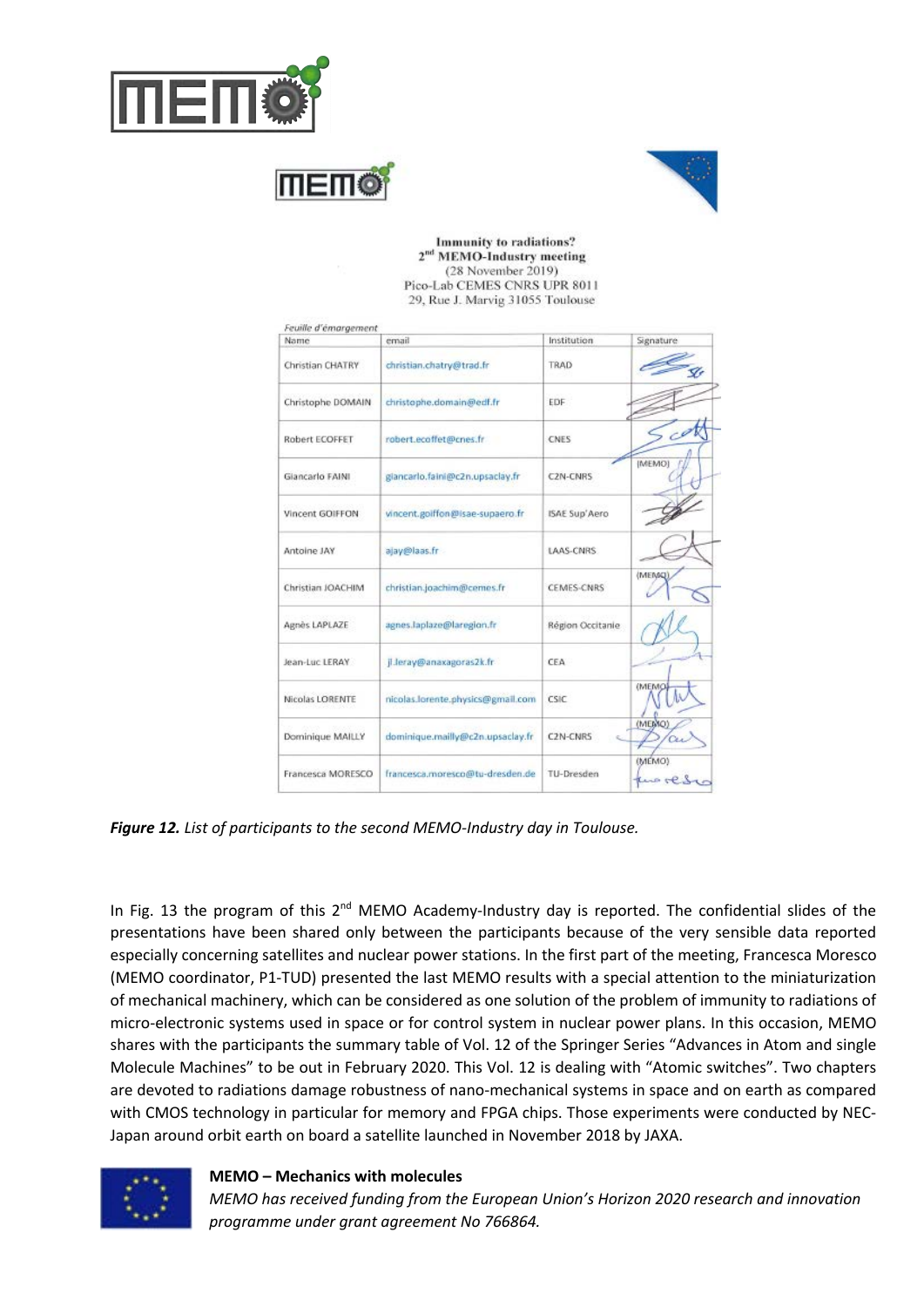



Immunity to radiations? 2<sup>nd</sup> MEMO-Industry meeting (28 November 2019) Pico-Lab CEMES CNRS UPR 8011 29, Rue J. Marvig 31055 Toulouse

09:00: Accueil, Coffee

09:30: The MEMO FET-Open EU project: F. Moresco (MEMO-TU Dresden)

10:00: Immunity to radiations: ITER and the future: Jean-Luc Leray (CEA)

10:45: Materials under neutron irradiation: Christophe Domain (EDF)

11:30: Coffee break

11:45: How to protect space systems from the space radiation environment: Robert Ecoffet (CNES)

12:30: Lunch

14:00: Case studies irradiation damages in Space: Christian Chatry (TRAD)

14:30: Radiation hardening by design of integrated circuits: Vincent Goiffon (ISAE)

15:00: solid state gears nanofabrication down to 50 nm: Dominique Mailly (MEMO-C2N-CNRS)

15:30: Progresses in single molecule machinery: Christian Joachim (MEMO-CEMES-CNRS)

16:00: Convergences for nanomechanics and molecule-mechanics (simulations, testing)

17:00: Conclusions

Invited to participate: Agnes Laplaze (Région Occitanie), Antoine Jay (LAAS-CNRS), Nicolas Lorente (MEMO-CSIC San Sebastian)

*Figure 13. Program of the second MEMO-Industry day.*

After the introduction, contributions from the nuclear, space and micro-electronics industry representatives demonstrated how in many area of modern technologies where mechanical and electronic devices are submitted to intense irradiations (electrons, neutrons or heavy ions), it is of importance to protect or substitute micro-electronics by another technology. This is in particular the case for Nuclear power plants



#### **MEMO – Mechanics with molecules**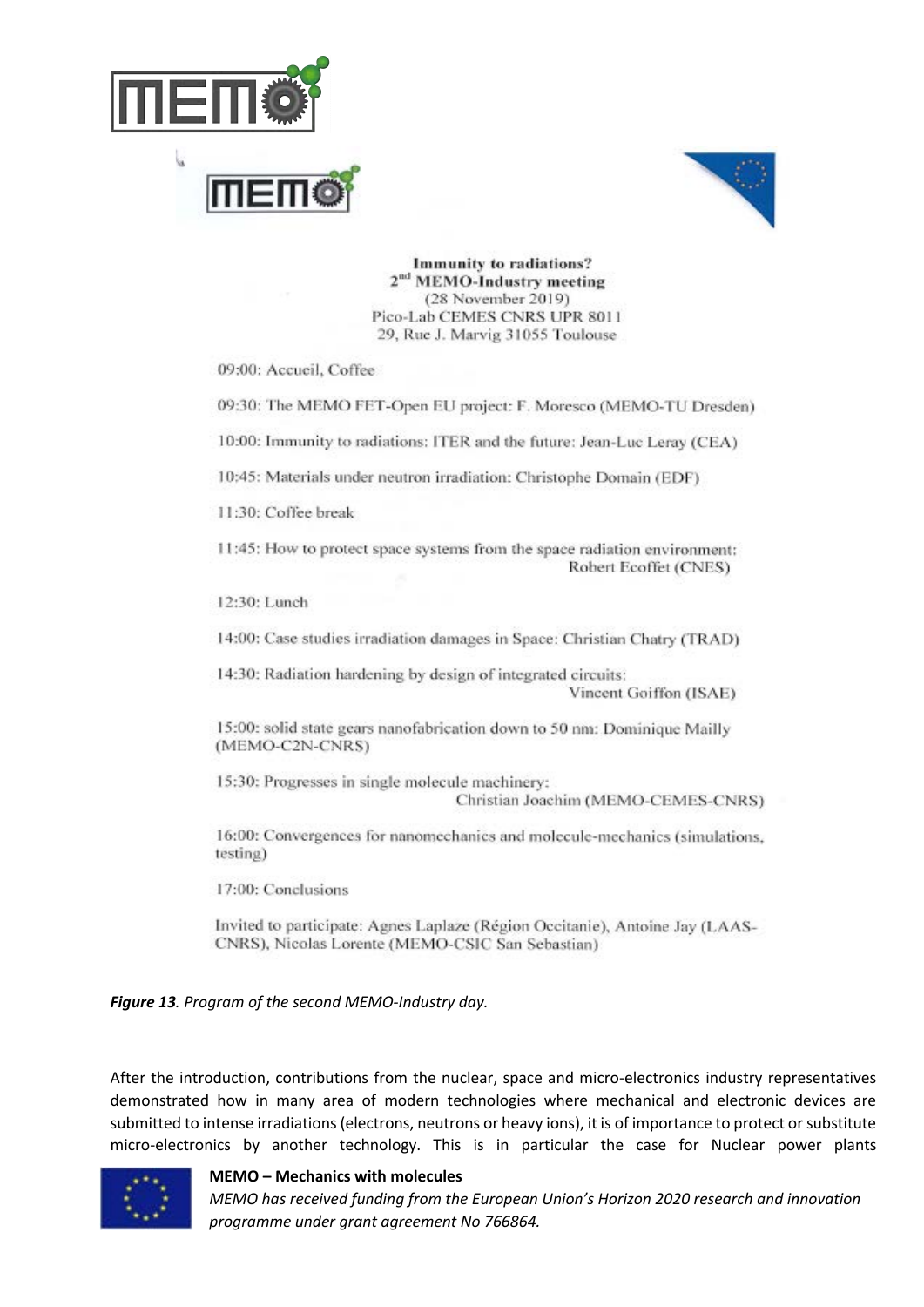

decommissioning, for the new ITER sur-generator being built up in the south-east of France and in space where all the satellites are constantly irradiated.

The ITER scientific advisor for irradiations presented 2 contributions: one about the structural building problem to protect all the measurement equipment's necessary to stabilize the Tokamak functioning and another presentation about the damages created by hard dose of neutrons scattering on actual micro-electronics and sensors equipment. It turns out that in ITER, the actual micro-electronic equipment supposed to control and stabilize the Tokamak functioning in 2035 will only last a few seconds under the estimated neutrons flux. Possible solutions envisaged to protect the stabilization of functioning are hydraulic, vacuum tubes controllers, exploring single molecule electronic or nanoscale mechanical calculators associated with mechanical memories. This is exactly on line with the research developed in MEMO. This presentation was completed by a contribution from the national French agency EDF describing the actual problem of irradiations hardening in the actual nuclear power plans.

The RADECS president from CNES was also present representing the space industry explaining the irradiations problem in space. They are less problematic in term of elementary particle flux per second but more on the long term according to the life time of a satellite and to the multiplication of micro-satellite constellation project coming from US and Europe. Since the hydraulic and vacuum tubes solutions are not possible in space, the space industry (including military applications) is also considering alternative solution like nano-mechanical devices. This presentation was completed by 2 presentations coming from the engineering school ISAE-Sup'Aero working on redundant architectures to attenuate the irradiation impacts on space micro-electronics systems and by a presentation from the SME "TRAD" from Toulouse developing hardware testing and simulations to evaluated hardening strategies in on-board micro-electronic systems. The Occitanie Region was also represented because of the large impact on the aerospace industry of the irradiation problem is space. The Occitanie Region is also trying to favour the creation of SME in this strategic field of industrial activity.

At the end of the meeting and before the discussion, the MEMO labs from CNRS presented its details realizations on nanofabricating the first part of a planar mechanical calculator with 80 nm in diameter solid state gears and the first train of molecule-gears with a carry. This was a good demonstration on how the exploration of the mechanical interactions between a single molecule-gear and a solid state nano-gear of interest for MEMO is pulling the improvement of solid state nano-gear fabrication and miniaturisation. Such a miniaturization can be one solution for constructing mechanical calculator and mechanical memories for control systems requiring a robustness under intense particles irradiations.

After the presentations, which were very active with a lot of questions, the participants discussed under the coordination of Christian Joachim important questions like:

- The future of mechanical calculators and mechanical memory for space and nuclear applications. A specific question was raised by the ITER representative about solution for mechanical memory devices.
- The possibility that MEMO deliver some chips with nanofabricated solid state gears for irradiations was discussed with the practical problem on how to study the results of such irradiations when radiative irradiations is used.
- Questions was raised by the MEMO theory representative together by the TRAD representative about the simulation of irradiations defects and the resulting cascade of events when a surface equipped with nanoscale solid state gears is irradiated. This can be a new case study as compared to the usual semiconductor surface and bulk irradiation simulations



#### **MEMO – Mechanics with molecules**